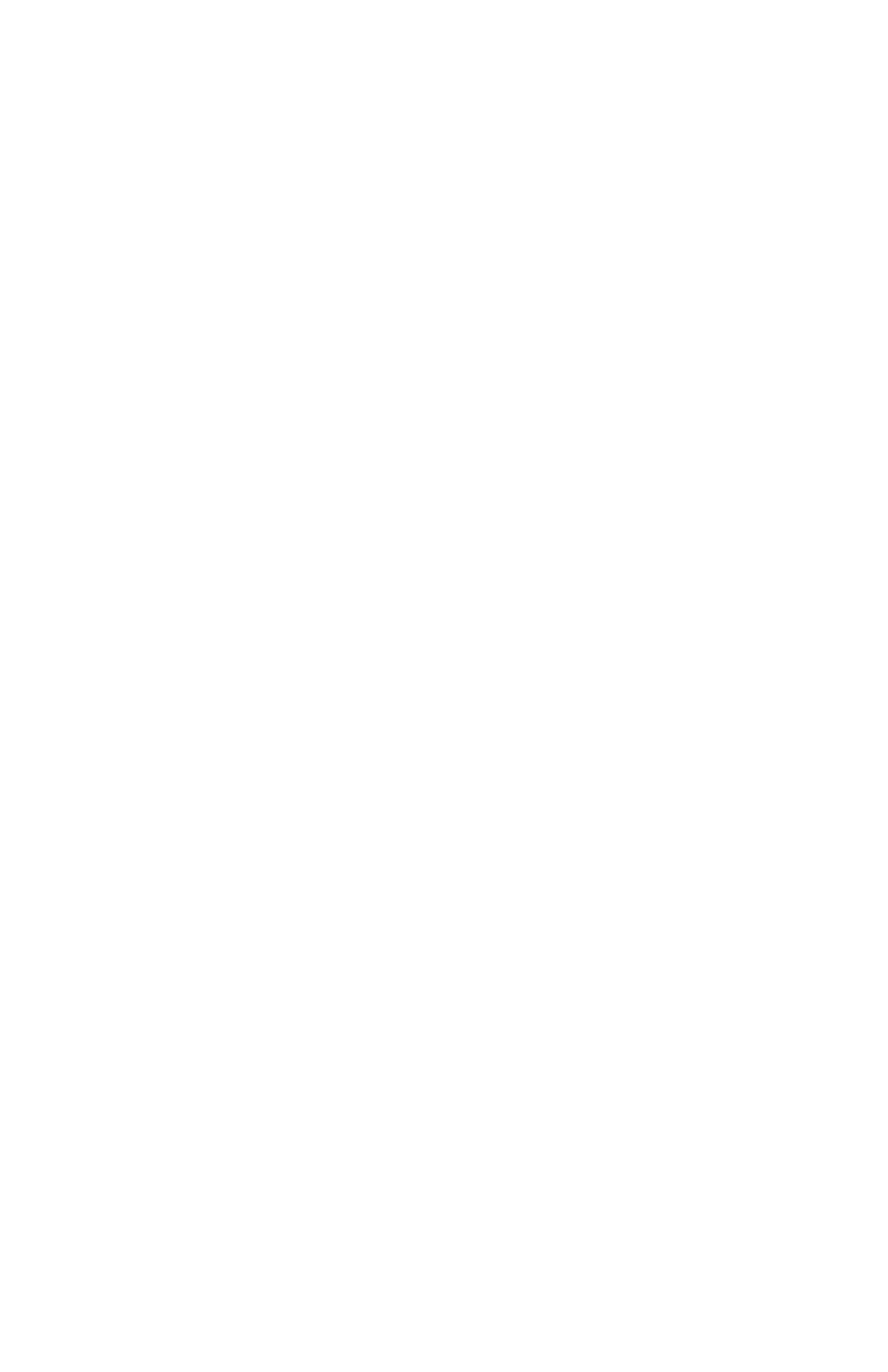INTER-AMERICAN INVESTMENT CORPORATION DOCUMENT

# **POLICY OF THE INDEPENDENT CONSULTATION AND INVESTIGATION MECHANISM OF THE IIC**

**April 27, 2021**



Under the Disclosure of Information Policy, this document is subject to public disclosure.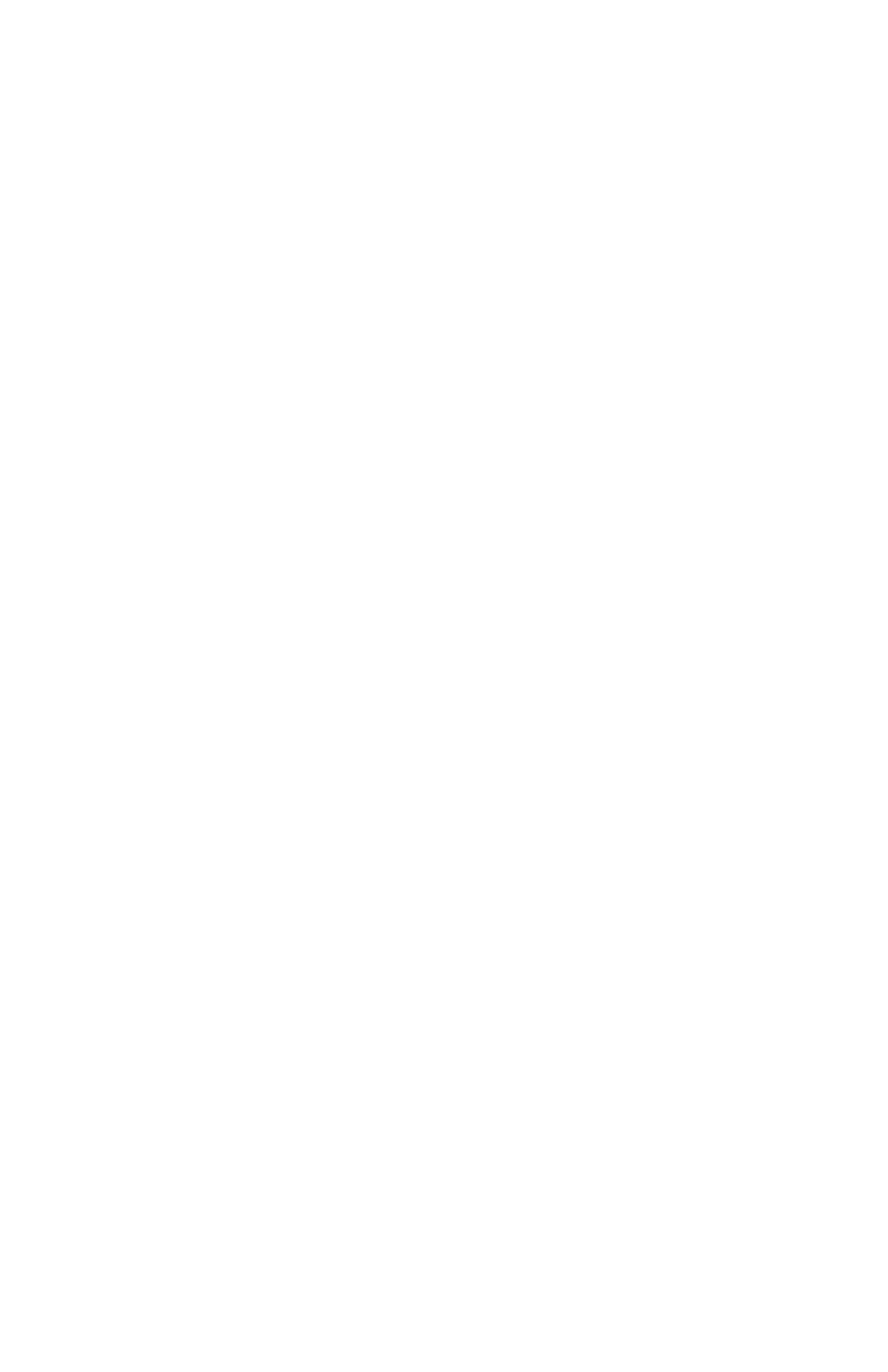# **Contents**

| Glossary |                                                   | ii |
|----------|---------------------------------------------------|----|
|          | A. Background                                     | 1  |
|          | B. ICIM Objectives                                | 2  |
|          | C. Guiding Principles                             | 2  |
|          | D. Phases, Structure, and Composition of the ICIM | 2  |
|          | E. ICIM Scope                                     | 3  |
| F.       | General Criteria for Request Intake               | 3  |
|          | G. Determination of Eligibility                   | 8  |
|          | H. Consultation Phase                             | 10 |
| I.       | Compliance Review Phase                           | 12 |
| J.       | Institutional and Administrative Considerations   | 16 |
|          | K. General Provisions                             | 17 |

### **Annexes**

| ANNEX I.<br>MODEL FORM LETTER FOR REOUESTERS | 21 |
|----------------------------------------------|----|
| ANEX II.<br>PROCESSING WORK FLOW             | つっ |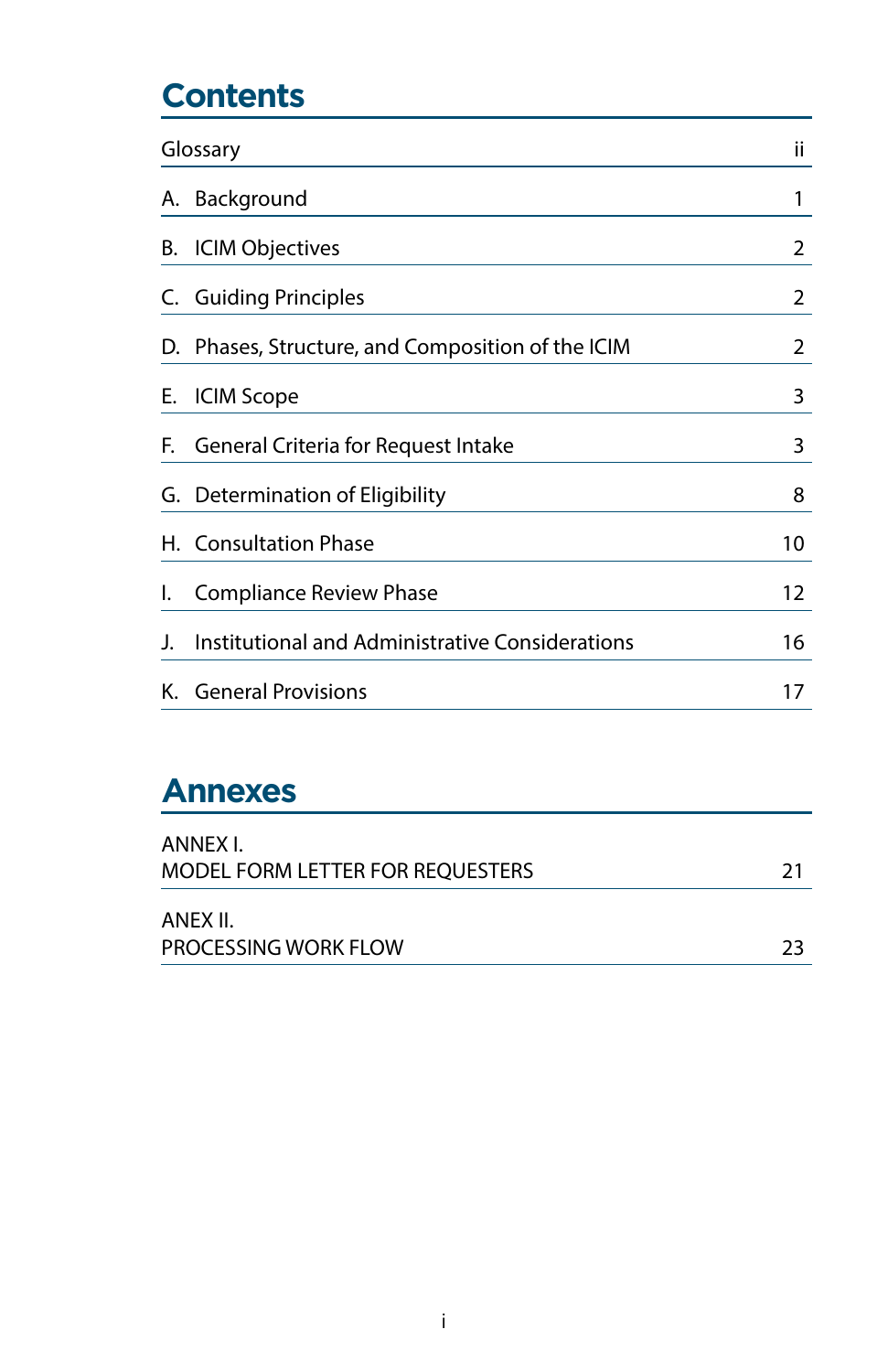### **Glossary**

Bank or IDB: The Inter-American Development Bank.

Board: The Board of Executive Directors of the IIC.

**Borrower/Recipient/Client:** A party that has received financing in connection with an IIC-Financed Operation and that has entered into a loan, investment, technical cooperation, or guarantee agreement with the IIC.

**Business Day:** A day when the IIC is open for business in Washington, D.C.

**Compliance Review:** A formal investigation of whether the IIC has not complied with one or more of its Relevant Operational Policies.

**Compliance Review Panel:** The panel of experts assembled to investigate a given Request in the context of the Compliance Review Phase, described in paragraph 42 of this Policy.

Compliance Review Phase: The ICIM process described in Section I of this Policy.

Compliance Review Phase Coordinator: The ICIM Office staff member responsible for coordinating the Compliance Review Phase and serving as the Panel Chairperson for approved investigations, as described in paragraph 42 of this Policy.

Consultation Phase: The ICIM process described in Section H of this Policy.

Consultation Phase Coordinator: The ICIM Office staff member responsible for coordinating the Consultation Phase.

Cross-Booked Operation: Means the non-sovereign guaranteed operations that:

- a. Starting on January 1st, 2016, are originated, carried out and administered by IIC, and funded or guaranteed totally or partially by the IDB or with funds administered by the IDB.
- b. Were originated by the IDB but did not reach IDB management approval prior to January 1st, 2016, and subsequently are approved, carried out and administered by IIC.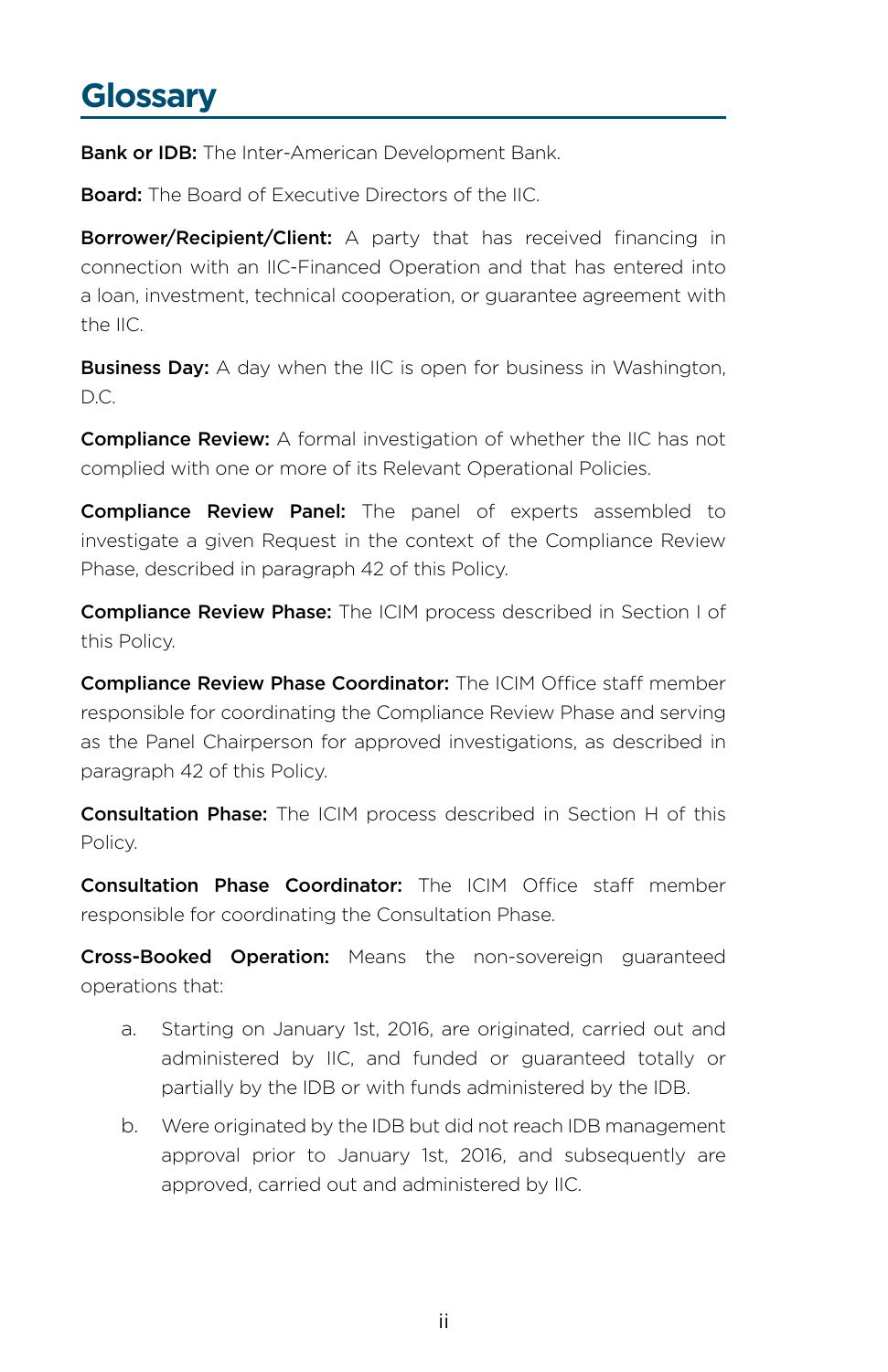<span id="page-6-0"></span>**Disclosure of Information Policy:** The IIC's Disclosure of Information Policy approved on October 6, 2005 (CII/GN-129-7), and/or any successor access to information policy.

Environmental and Social Sustainability Policy: The IIC's Environmental and Social Sustainability Policy approved on July 24, 2013 (CII/GP-16-7), and/or any former or successor environmental and social safeguards policy.

**Executive Director:** A member of the Board of Executive Directors of the IIC.

**General Manager:** The general manager of the IIC.

**Harm:** Any direct, material damage or loss. Harm may be actual or reasonably likely to occur in the future.

**ICIM or the Mechanism:** The Independent Consultation and Investigation Mechanism of the IIC.

**ICIM Director:** The IDB official appointed by the IDB Board of Executive Directors as responsible for the ICIM, pursuant to the IDB-ICIM Policy.

**ICIM Office:** The office run by the ICIM Director established pursuant to the IDB–ICIM Policy.

**IDB-ICIM Policy:** The Independent Consultation and Investigation Mechanism Policy of the IDB.

**IDB Group:** The IIC, the IDB, and the MIF.

**IDB Legacy Portfolio:** As of January 1st, 2016, the IDB non-sovereign guaranteed operations:

- a. In which the loans have been partially or fully disbursed and amounts are outstanding.
- b. In which one or more guarantees have been issued but have not been cancelled or, if drawn, amounts are outstanding.
- c. That have been approved by IDB management, but have not been disbursed or issued.

IIC: The Inter-American Investment Corporation.

**IIC-Financed Operation or Project:** Any IIC investment or other financing activities, including any operational activities involving loans, equity or quasi-equity investments, grants, technical cooperation assistance, and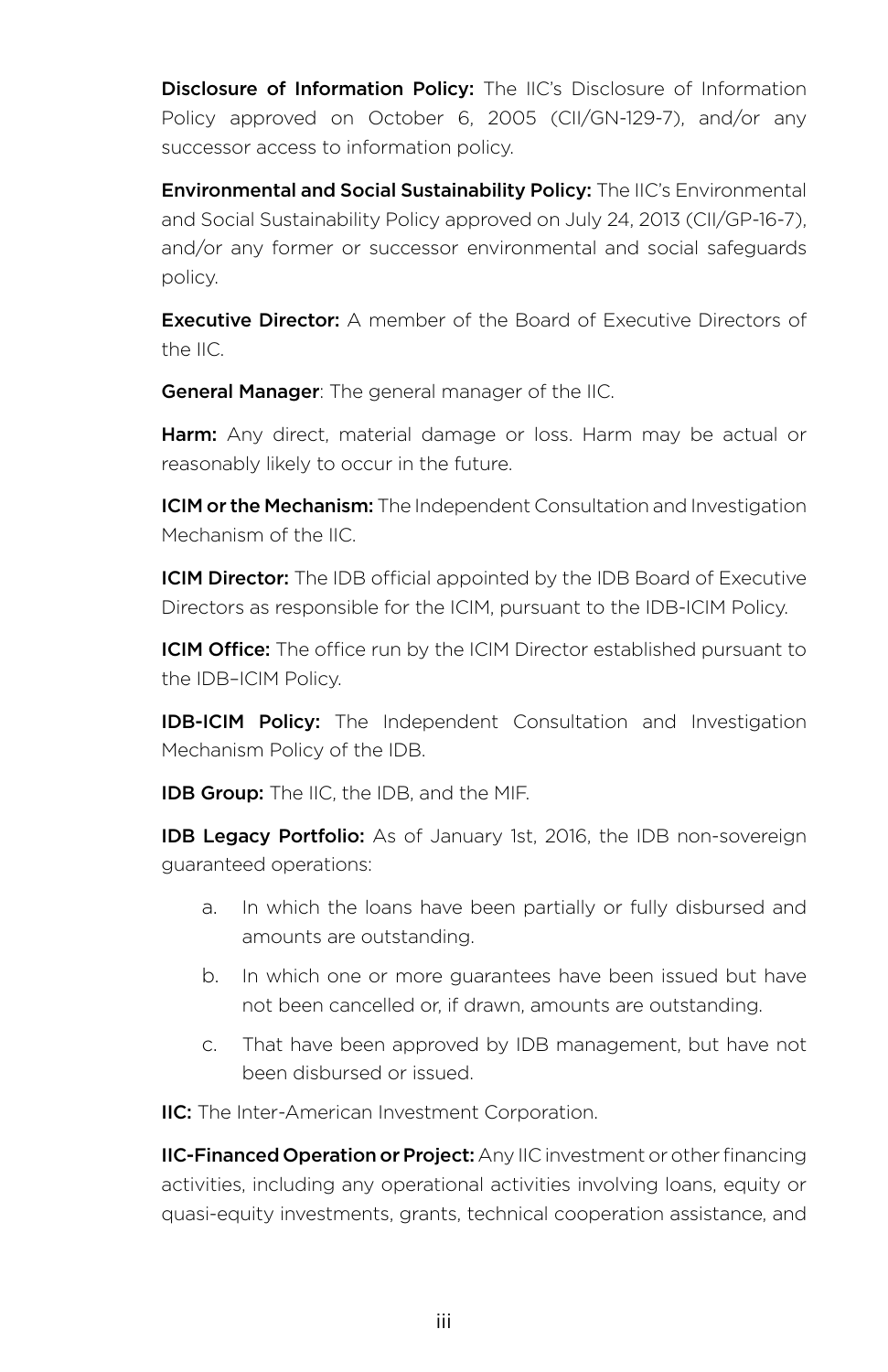guarantees financed or to be financed in whole or in part with IIC funds, or with funds administered or guaranteed by the IIC, excluding the IDB Legacy Portfolio, and including Crossed-Booked Operations.

Management: The IIC manager or managers, in charge of the relevant IIC-Financed Operation or any delegate thereof.

MIF: The Multilateral Investment Fund.

Parties: The Requesters, Management, the Borrower, and/or the Client, if applicable.

Policy: This ICIM Policy.

Public Registry: The public web-based registry maintained by the ICIM Office which provides all public documents related to Requests received by the ICIM Office, as established in paragraph 62 of this Policy.

Relevant Operational Policies: All policies as per paragraphs 11 and 12 of this Policy. The Relevant Operational Policy that will be applicable for an IIC-Financed Operation approved by the Board is the version in effect at the time of Board approval of the IIC-Financed Operation that is the subject of the Request, unless the relevant policy or legal documentation provides otherwise. Guidelines, procedures, or norms approved only by Management of the IIC are not subject to the Mechanism. In the event that the Board grants an explicit waiver of the obligation to apply a specific Relevant Operational Policy to a particular IIC-Financed Operation, that policy may not be used as grounds for submitting a Request to the ICIM.

**Request:** A communication submitted by the Requesters or their representative that alleges that they have suffered or may suffer Harm due to the failure of the IIC to comply with one or more of its Relevant Operational Policies within the context of an IIC-Financed Operation.

**Requesters:** Any two or more people residing in the country where an IIC-Financed Operation is implemented who have submitted a Request to the ICIM, considering that they have been or may be affected by the failure of the IIC to comply with one or more of its Relevant Operational Policies within the context of that operation.

**Roster:** A list of technical experts appointed on an ad hoc basis to be part of the Panel responsible for carrying out a Compliance Review.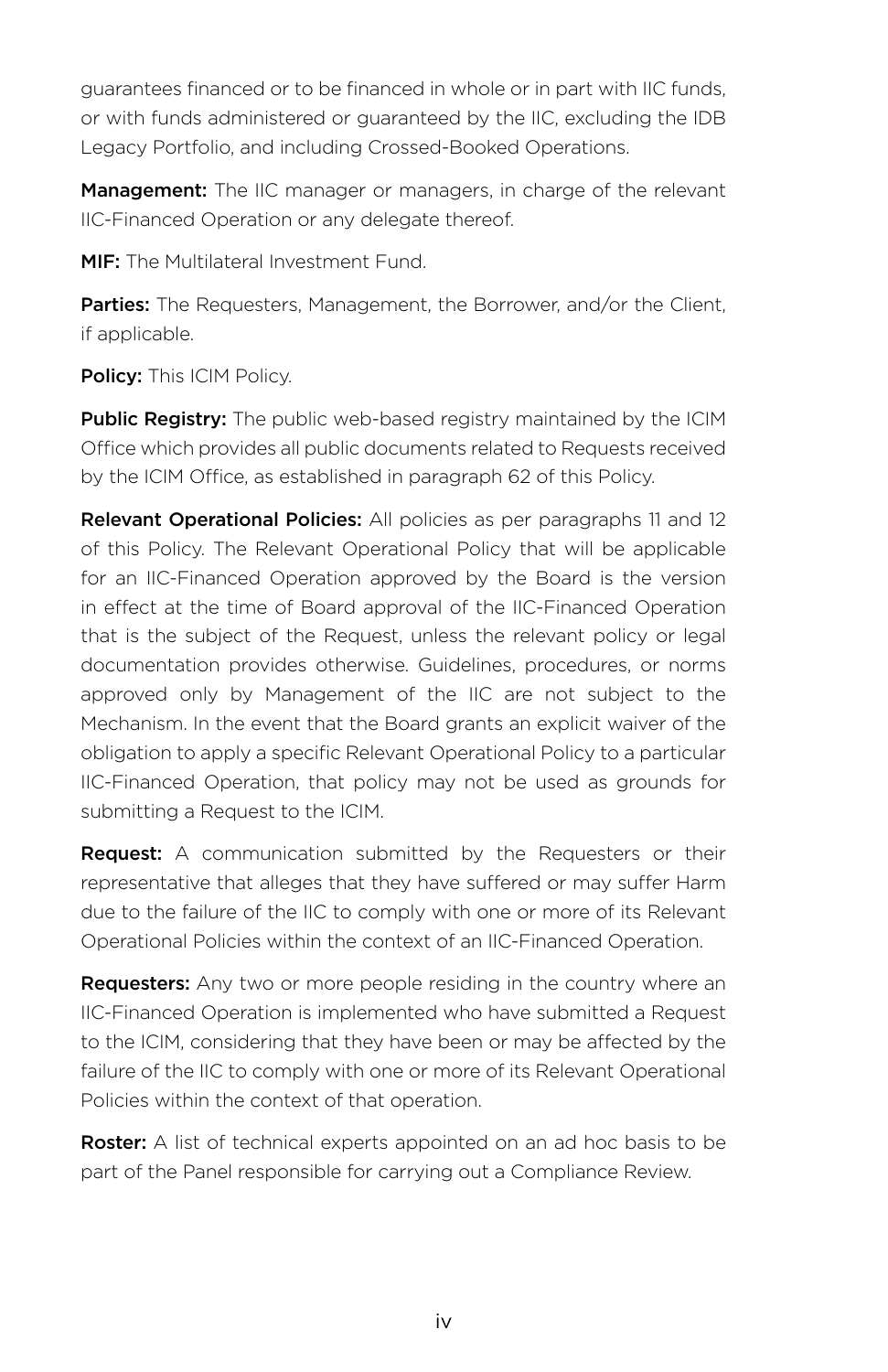Short Procedure: An abbreviated Board approval procedure, as defined by the Regulations of the Board, under which the ICIM Office may submit matters for the Board's consideration on a non-objection basis.

**Standard Procedure:** The submission of matters for inclusion on the agenda of the Board for consideration as defined by the Regulations of the Board.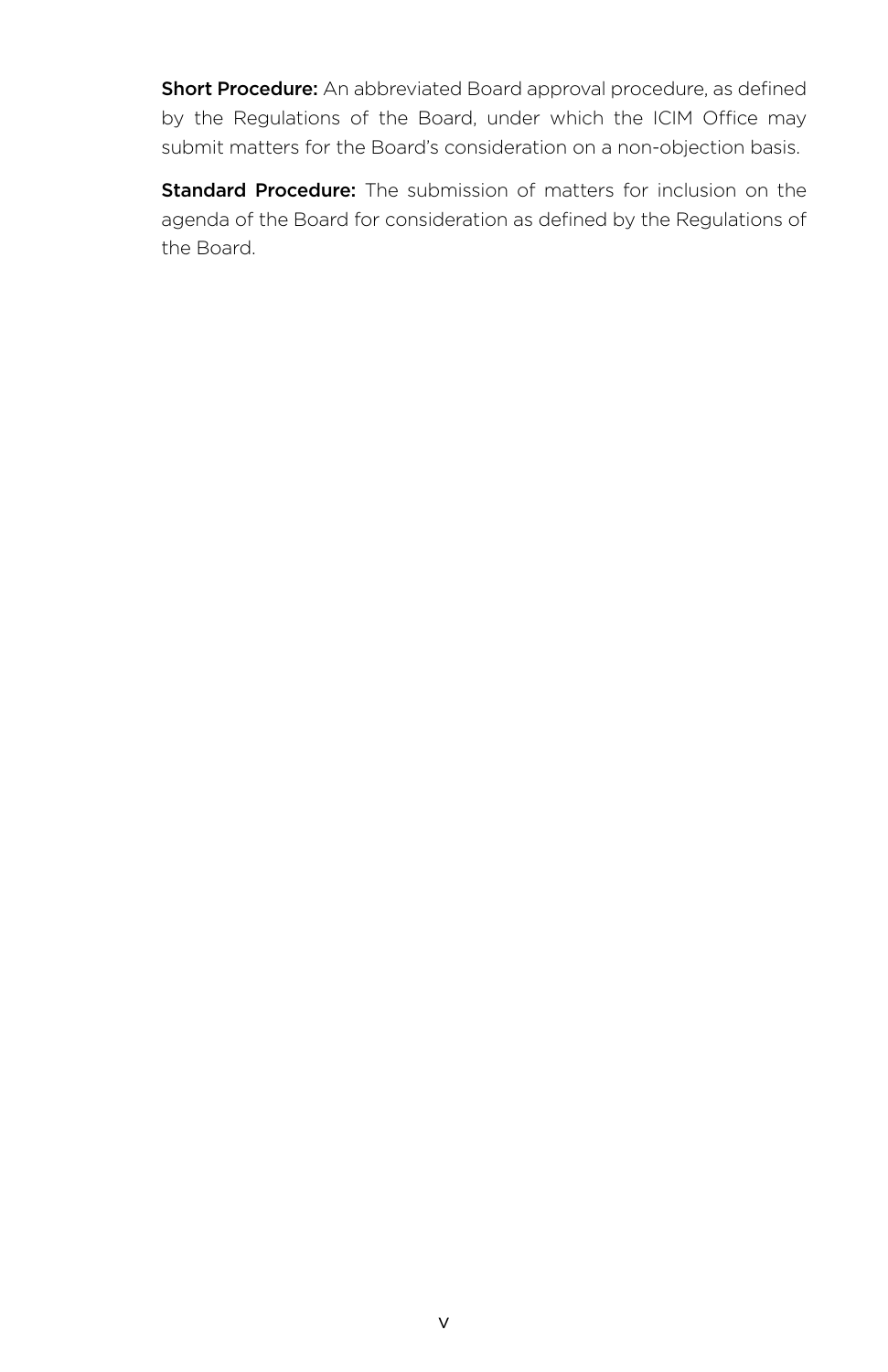r i ſ d. ● T T ŋ T ſ J Ē ſ Ĭ

**POLI**

**CY**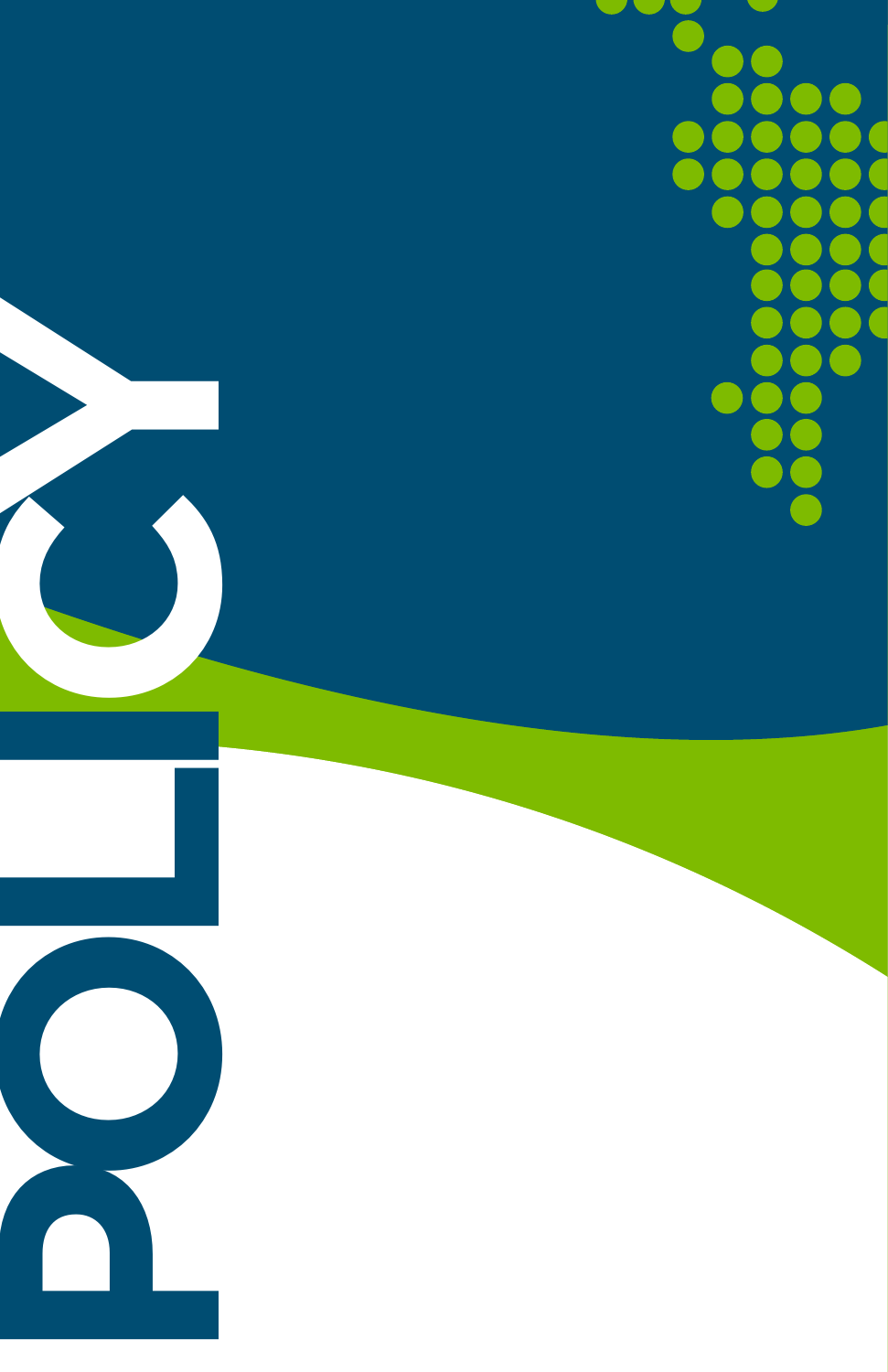# <span id="page-10-0"></span>**A. Background**

- 1. In 1999, Management of the Inter-American Investment Corporation (Management) proposed to the Board of Executive Directors (Board) of the Inter-American Investment Corporation (IIC) to establish an independent investigation mechanism to investigate policy noncompliance stemming from allegations from adversely affected parties. This proposal sought to create an inspection function that is independent from Management to increase the transparency, accountability, and effectiveness of the IIC. The proposal was made in a manner consistent with the mandate conferred upon the Inter-American Development Bank (IDB) in 1994 by its Board of Governors.
- 2. In 2002, the Board approved the policy on the creation of the Independent Investigation Mechanism of the IIC<sup>1</sup> (IIM Policy of the IIC) establishing the rules and procedures to create its own Independent Investigation Mechanism based on those of the IDB, tailored to the IIC's private-sector mandate.
- 3. In February 2010, the IDB Board of Executive Directors approved the Policy Establishing the Independent Consultation and Investigation Mechanism. The policy went through a public consultation process in which the IIC participated as an observer in order to be able to adopt a revised mechanism in the future that would be consistent with the mechanism eventually adopted by the IDB and that would replace the IIM Policy of the IIC, reflecting the outcomes of this consultation. The policy then underwent a pilot phase, and its implementation was evaluated in 2012 by the IDB Office of Evaluation and Oversight. As a result, after further public consultation, in December 2014 the IDB Board of Executive Directors approved a new Policy of the Independent Consultation and Investigation Mechanism (IDB-ICIM Policy).
- 4. The Policy established herein supersedes the IIM Policy of the IIC in order to establish an Independent Consultation and Investigation Mechanism of the IIC based on the IDB-ICIM Policy using the ICIM Office of the IDB and applying modifications to the Policy so as to adapt it to the IIC's private-sector mandate. The Mechanism's powers and operating system are set forth below.

See "Policy and Operational Guidelines for the Independent Investigation Mechanism for the IIC" (CII/GN-139-4).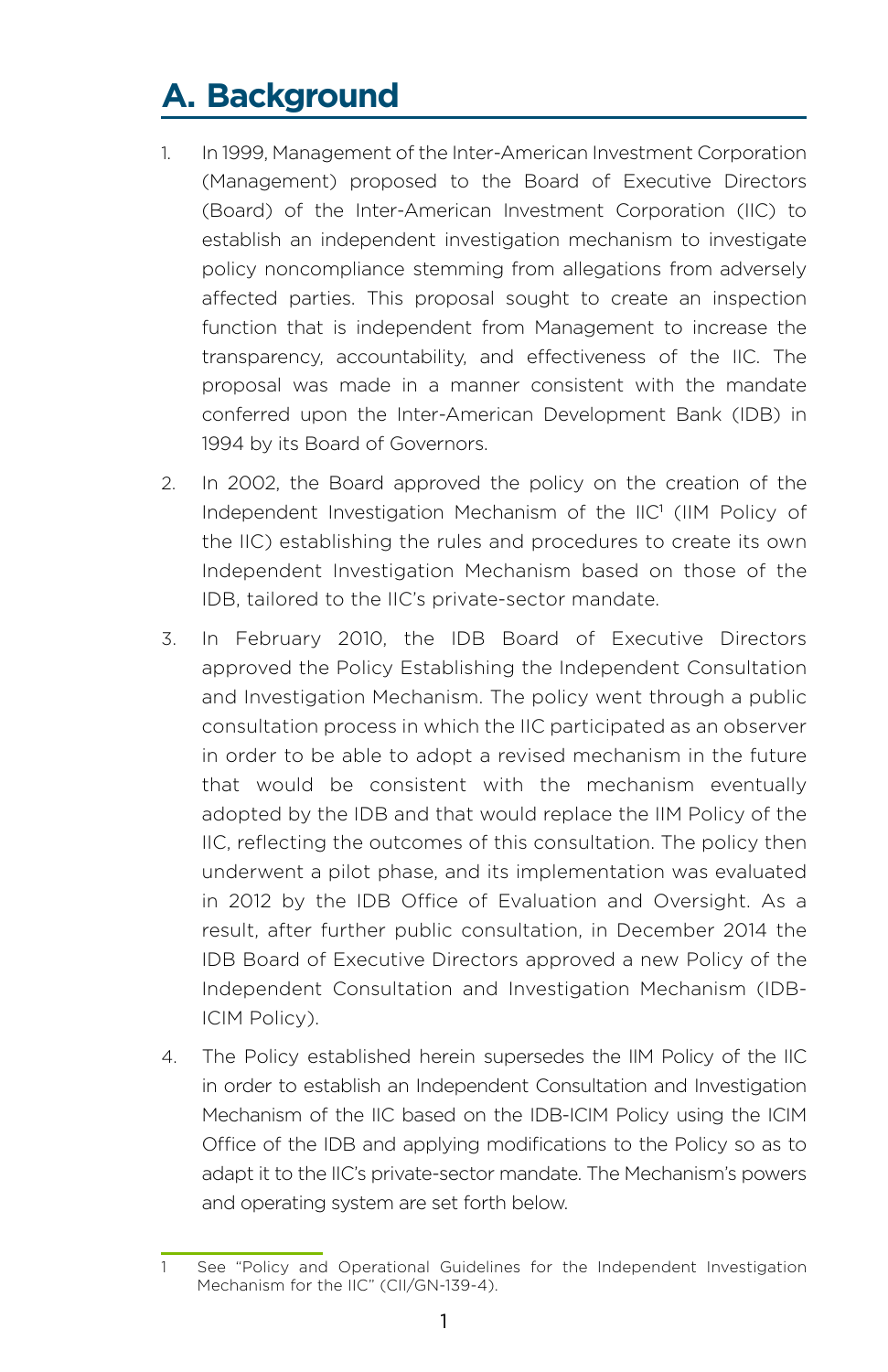# <span id="page-11-0"></span>**B. ICIM Objectives**

- 5. The ICIM's objectives are to:
	- a. Provide a mechanism and process independent of Management in order to investigate allegations by Requesters of Harm produced by the IIC's failure to comply with its Relevant Operational Policies in IIC-Financed Operations;
	- b. Provide information to the Board regarding such investigations; and
	- c. Be a last-resort mechanism for addressing the concerns of Requesters, after reasonable attempts to bring such allegations to the attention of Management have been made.

# **C. Guiding Principles**

- 6. The ICIM's guiding principles are to:
	- a. Be functionally independent from Management;
	- b. Efficiently and effectively address Requests;
	- c. Be objective, impartial, and transparent;
	- d. Work in a cost-effective manner and avoid duplication with other independent offices of the IDB Group; and
	- e. Reflect the highest professional and technical standards of the IDB Group.

### **D. Phases, Structure, and Composition of the ICIM**

- 7. The ICIM's objectives are fulfilled through the following two phases to be selected by the Requesters, allowing the selection of the approach that best addresses the Requests:
	- a. Consultation Phase: This phase provides an opportunity for the Parties to address the issues raised in the Request in a voluntary, flexible and collaborative manner.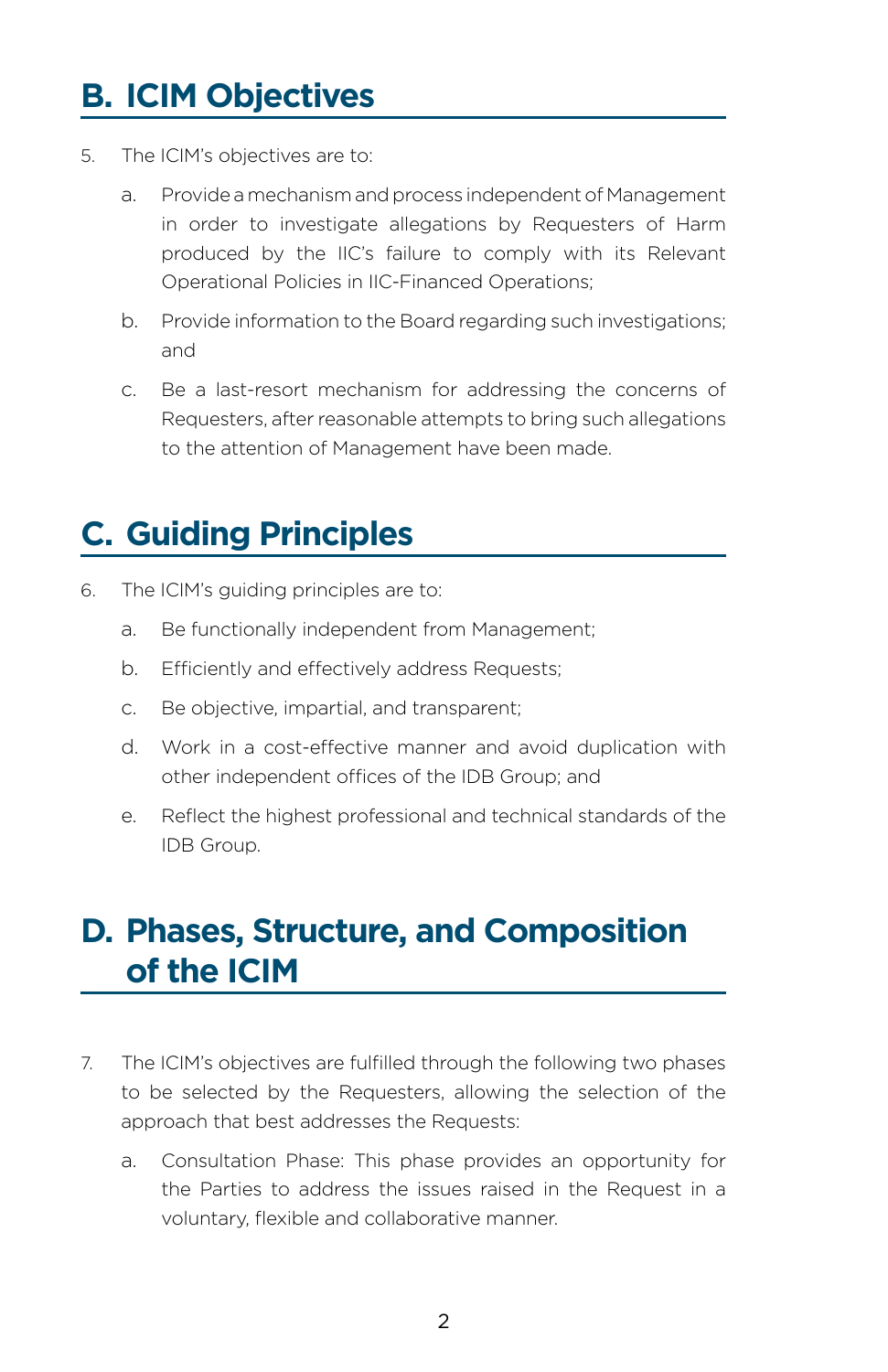- <span id="page-12-0"></span>b. Compliance Review Phase: This phase offers an investigative process related to the issues raised in the Request to establish whether the IIC has failed to comply with any of its Relevant Operational Policies and whether that has caused Harm to the Requesters.
- 8. The composition and organization of the ICIM Office will be as set forth in the IDB- ICIM Policy.
- 9. With respect of the application of this Policy, the Mechanism's Director is accountable to the Board of Executive Directors of the IIC, to which he or she will report periodically on the ICIM's operation and results.

### **E. ICIM Scope**

- 10. The ICIM's scope of work covers all IIC-Financed Operations, as of the date they are approved by the Board or the General Manager, as the case may be. For clarification purposes, the IDB Legacy Portfolio is covered under the IDB-ICIM Policy and not within the scope of this Policy.
- 11. The ICIM applies to all Relevant Operational Policies, which include the following:
	- $\rightarrow$  Environmental and Social Sustainability Policy.
	- $\rightarrow$  Disclosure of Information Policy.
- 12. Relevant Operational Policies will also be deemed to include environmental and social policies approved following entry into effect of this Policy, as well as any other policies that the Board explicitly designates as falling within the purview of the ICIM.

### **F. General Criteria for Request Intake**

#### 13. WHO CAN FILE A REQUEST? Requests may be filed by:

- a. Any group of two or more people residing in the country where an IIC-Financed Operation is implemented who are or anticipate being affected by such Operation;
- b. A representative residing in the country where the IIC-Financed Operation is implemented or in another country, provided he or she indicates the persons on whose behalf he or she is acting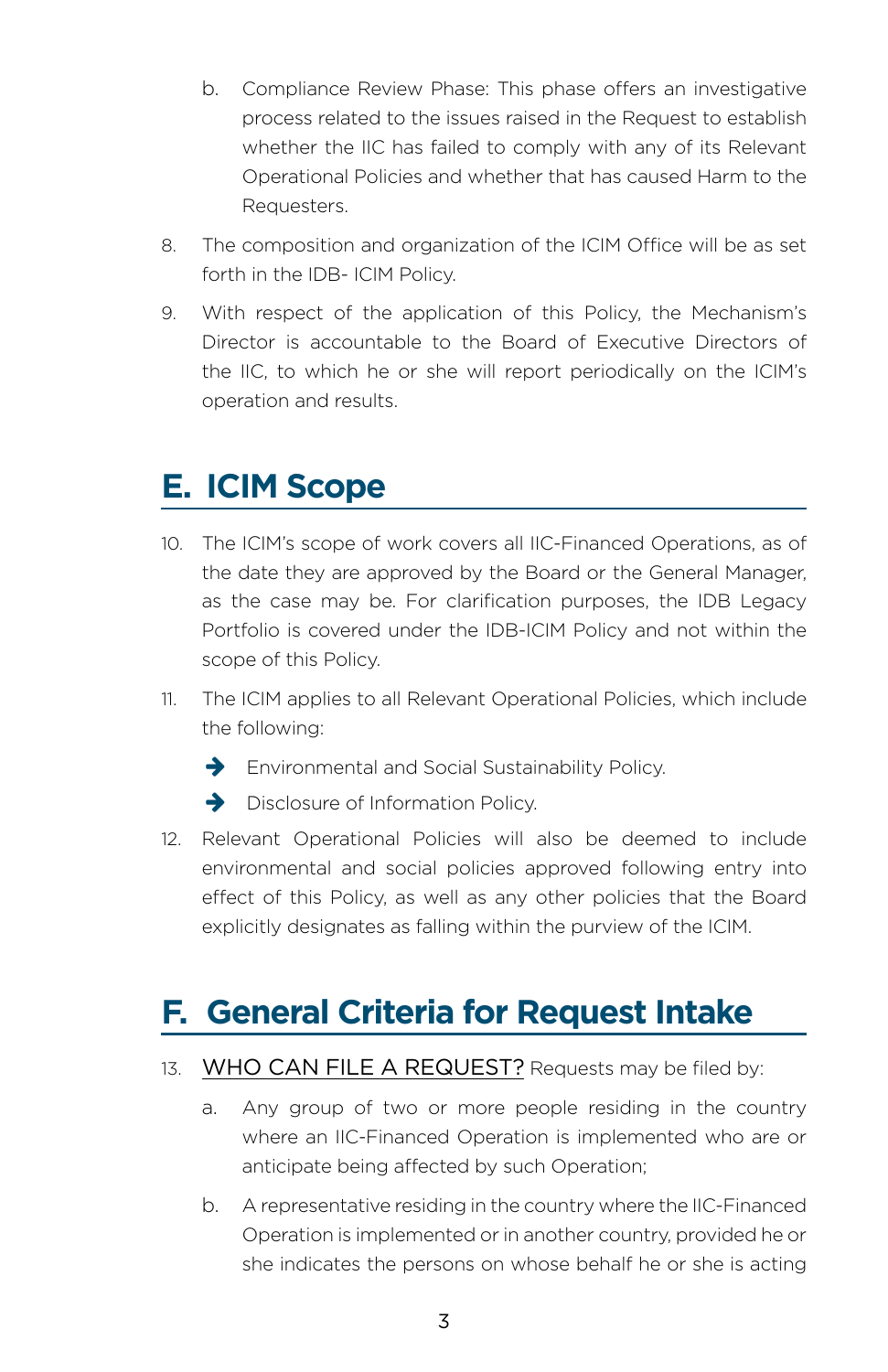and provides written evidence of the authority to represent them.

- 14. CONTENT AND FORM OF A REQUEST. There is no specific format for a Request (for guidance see a Model Letter in Annex I). However, in order to be considered, it must include the following:
	- a. The name, address, and other contact information of the Requesters;
	- b. When a Request is made through a representative, it must clearly identify the people on whose behalf the Request is made and provide written evidence of the authority to represent the Requesters;
	- c. An indication of whether the Requesters wish to maintain their identity confidential and the reasons why;
	- d. A description of the IIC-Financed Operation and the country where it is implemented;
	- e. An allegation that the IIC failed to correctly apply one or more of its Relevant Operational Policies;
	- f. A clear explanation of the alleged Harm and its relation to the noncompliance of the Relevant Operational Policy in an IIC-Financed Operation, if known;
	- g. A description of the efforts made by or on behalf of the Requesters to address the issues in the Request with Management, and the results of those efforts; and
	- h. A statement as to whether the Requesters wish to use the Consultation Phase, the Compliance Review Phase, or both, or to request further information.
- 15. CONFIDENTIALITY. Anonymous Requests will not be accepted. In the event that the Requesters need to maintain their identity confidential due to fears of retaliation, the ICIM Office will maintain such confidentiality.

#### 16. HOW TO FILE A REQUEST.

- a. Requests should be addressed to the ICIM Office and submitted in writing by e-mail, mail, or fax.
- b. The IIC's official languages are Spanish, English, Portuguese, and French. Requests submitted in other languages will be accepted, but additional time will be required for their translation and processing.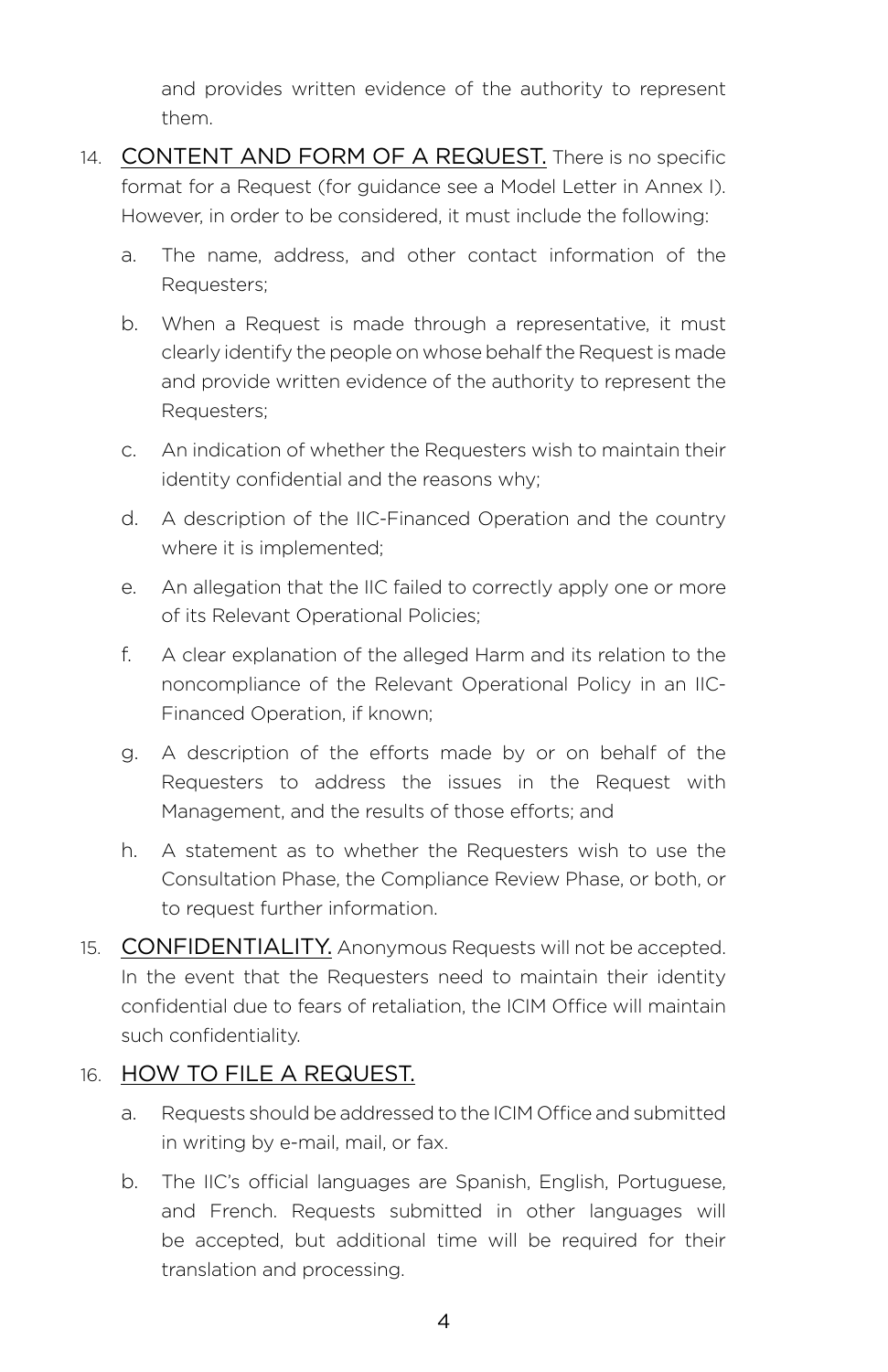- c. Requests may be delivered to the ICIM Office in Washington, D.C. or to any IDB or IIC Country Office (addressed "To the attention of the ICIM Office"), from which they will be forwarded to the ICIM Office. The ICIM's address is: Independent Consultation and Investigation Mechanism, Inter-American Development Bank Group 1300 New York Avenue, NW, Washington, D.C. 20577, United States. E-mail: [mecanismo@iadb.org](mailto:mecanismo@iadb.org). Tel: 202- 623-3952; Fax: 202-312-4057.
- d. Potential Requesters may obtain information on the procedural requirements for submission of a Request on the ICIM website ([www.iadb.org/en/ICIM](http://www.iadb.org/en/mici)) or by contacting ICIM Office staff (at the addresses and numbers indicated above). The ICIM Office may provide information to potential Requesters on the scope of action, exclusions, eligibility criteria, Relevant Operational Policies, the difference between the Consultation Phase and the Compliance Review Phase, and other details of the ICIM process in general. Requesters will be advised that the ICIM does not award compensation, damages, or similar benefits. The ICIM cannot advise on the substantive aspects of a Request.

#### 17. SEQUENCING OF REQUESTS AND OPTING OUT.

- a. Requesters may choose: (i) the Consultation Phase; (ii) the Compliance Review Phase; or (iii) both. When Requesters choose both phases, processing will be sequential and will begin with the Consultation Phase.
- b. Requesters may opt out of the Consultation Phase at any time during the process. If they had also chosen the Compliance Review Phase, it will then be initiated. It will not be possible to reopen the Consultation Phase once the Compliance Review Phase has begun.
- c. Requesters may opt out of the Compliance Review Phase, but it will be the responsibility of the ICIM Director to assess the relevance of continuing and to submit a recommendation on whether or not to continue with the process to the Board for consideration by Short Procedure.
- 18. IMPACT OF AN ONGOING CONSULTATION OR COMPLIANCE REVIEW PHASE. The fact that a Consultation Phase or Compliance Review Phase is initiated and ongoing does not halt the processing, execution, or disbursements of an ongoing IIC-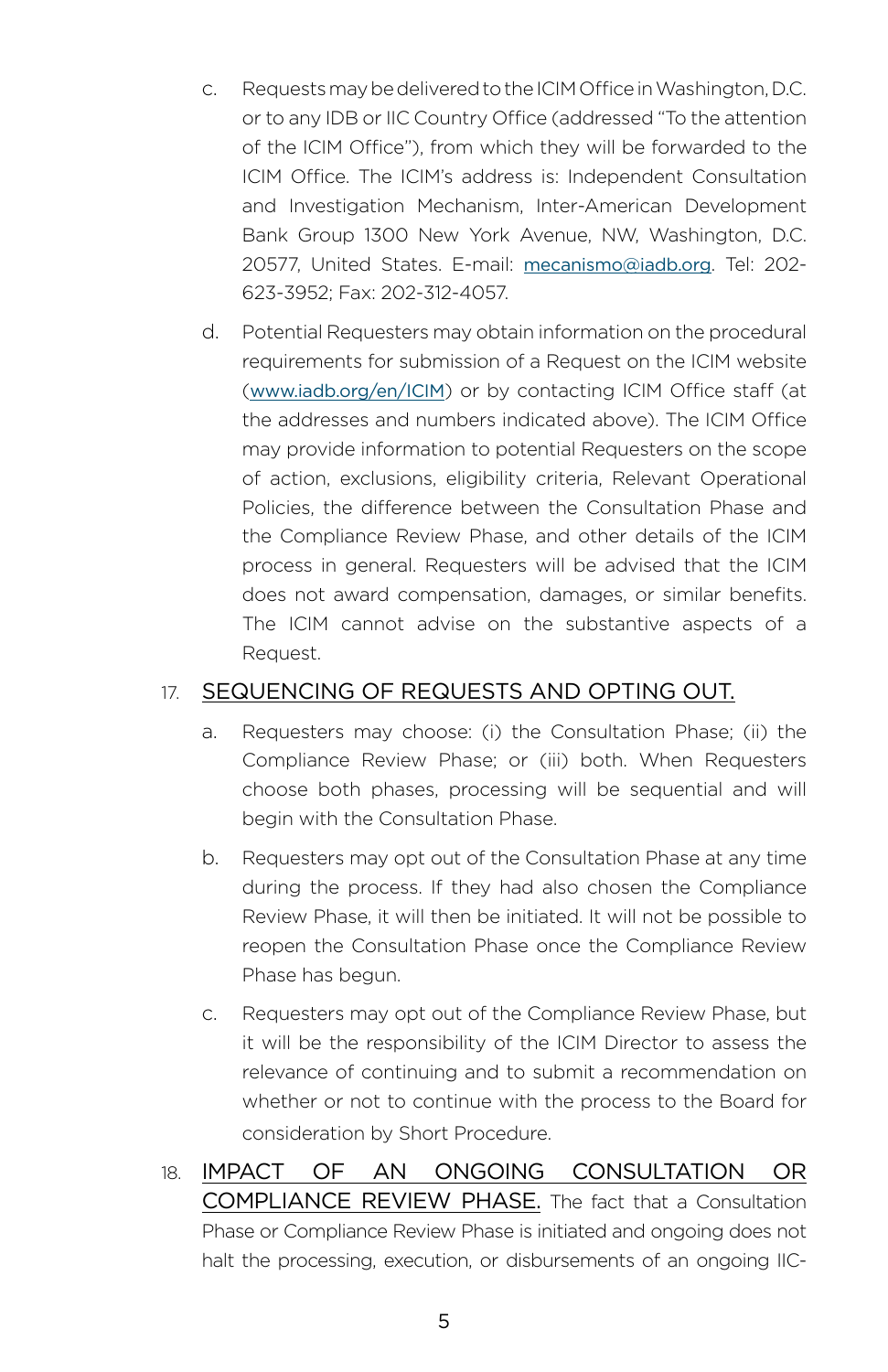Financed Operation. If, based on the available information, the ICIM Director determines that serious irreparable Harm may result from the continued execution of an IIC- Financed Operation, the ICIM Director may recommend to the Board that execution be suspended. The decision on that recommendation will be made by the Board, subject to applicable IIC policies and legal documentation.

- 19. EXCLUSIONS. Neither the Consultation Phase nor the Compliance Review Phase will be applied to:
	- a. Considerations of ethics or fraud, specific actions by IIC employees, nonoperational matters such as internal finance or administration, complaints of corrupt practices, and procurement decisions or processes. When receiving Requests regarding these issues, the ICIM Director will forward them to the relevant office and record the referral in the Public Registry;
	- b. Any Request that is anonymous, or on its face is without substance;
	- c. Particular issues or matters that have already been reviewed by the ICIM, unless justified by new evidence or circumstances not available at the time of the initial Request;
	- d. [Clause without effect as of July 1, 2021 Resolution of the IIC Board of Executive Directors of April 27, 2021]

Particular issues or matters raised in a Request that are under arbitral or judicial review in an IIC member country. If, after determination of eligibility, the ICIM Office becomes aware of the existence of arbitral or judicial proceedings, the ICIM Director will be responsible for assessing the implications and submitting a recommendation on whether or not to move forward with the process to the Board for consideration by Short Procedure;

- e. Requests related to operations that have not yet been approved by the Board or the General Manager. When receiving Requests related to this exclusion, the ICIM Director will forward the Request to Management, and record the referral in the Public Registry. During the operation's preparation, Management will take the Request into account and inform the ICIM Director of its response. In the event that the operation is subsequently submitted for consideration, the project document will include a summary of the Request, with Management's response and any action taken in regard to it; or
- f. Requests that are filed more than 24 months after the last disbursement of the relevant IIC-Financed Operation.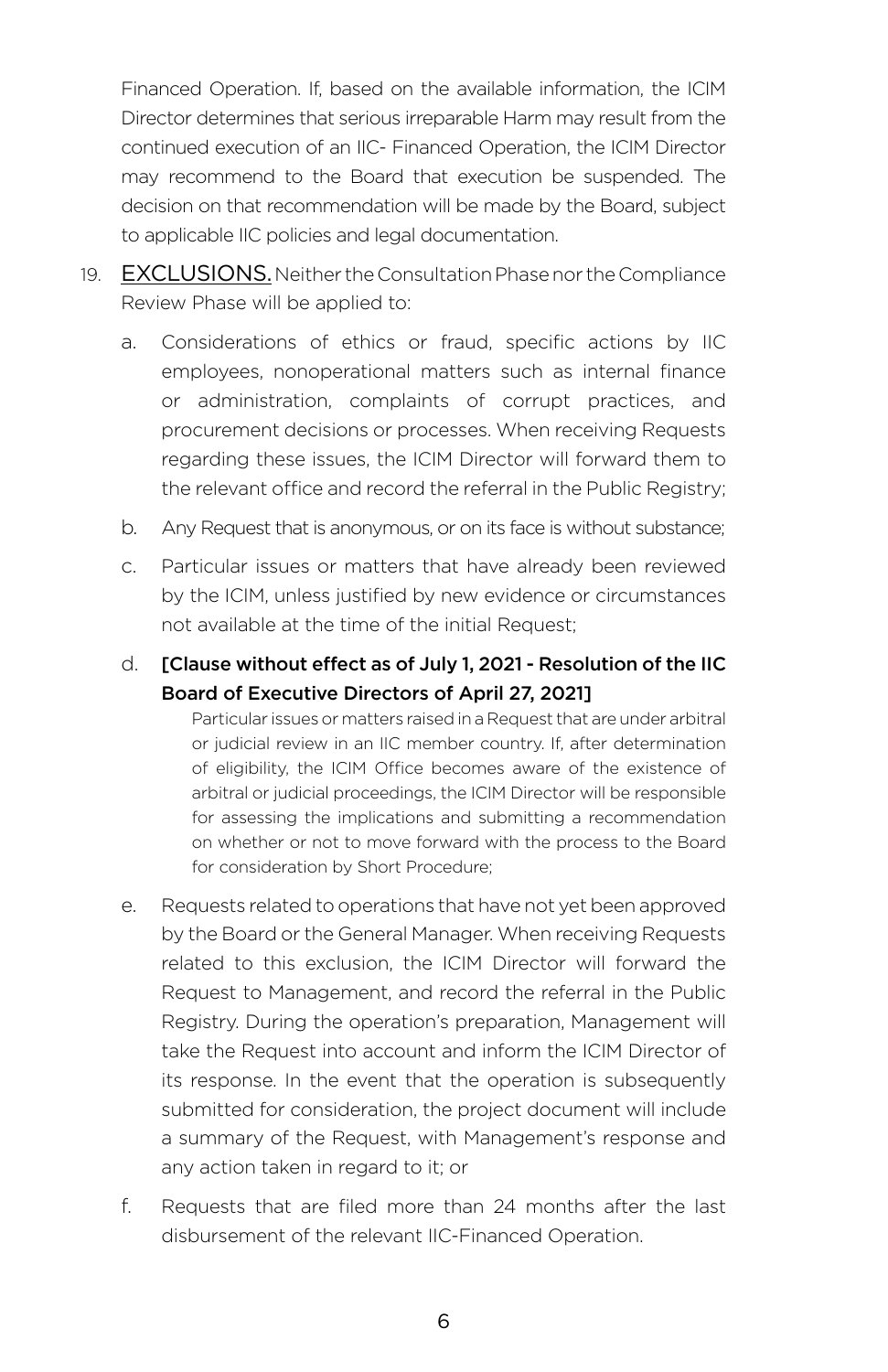#### 20. REGISTRY OF REQUESTS.

- a. When a Request is received by the ICIM Office, it will verify that the Request contains all required information and, without prejudice to the eligibility process, that it is not clearly linked with any of the exclusions set forth in paragraph 19 of this Policy;
- b. Based on this review, within a maximum term of five Business Days as of receipt of the Request, the ICIM Director will make one of the following decisions:
	- i. If the Request does not include all the information required for its processing (see paragraph 14 of this Policy), the Director will communicate with the Requesters and inform them of the missing information, granting the Requesters a maximum term of 10 Business Days as of such communication to provide the information. If the information is not received within the indicated term, the process will be considered terminated, without prejudice to the fact that the Requesters may resubmit the Request once they have gathered the required information; or
	- ii. If the Request includes the required information and is not clearly linked with any of the aforementioned exclusions, the Director will proceed to issue a notice of registration to move forward with the processing of the Request within the framework of the ICIM process; or
	- iii. If the Request is clearly linked with any of the exclusions set forth in paragraph 19 of this Policy, and therefore cannot be taken up by the ICIM, the Director will inform the Parties of the decision, will forward the Request to the relevant unit of the IDB Group, thereby ending the ICIM process.
- c. In all cases, the decision will be recorded in the Public Registry and the Requesters, Management, and the Board will be informed thereof.
- 21. RESPONSE BY MANAGEMENT. Following the notice of registration of a Request, the ICIM Office will send a copy of the Request to Management, requesting a written response to the Request ("Management Response" or "Response"). At the end of a term of no more than 21 Business Days as of the date of the notice of registration, Management will send the ICIM Office its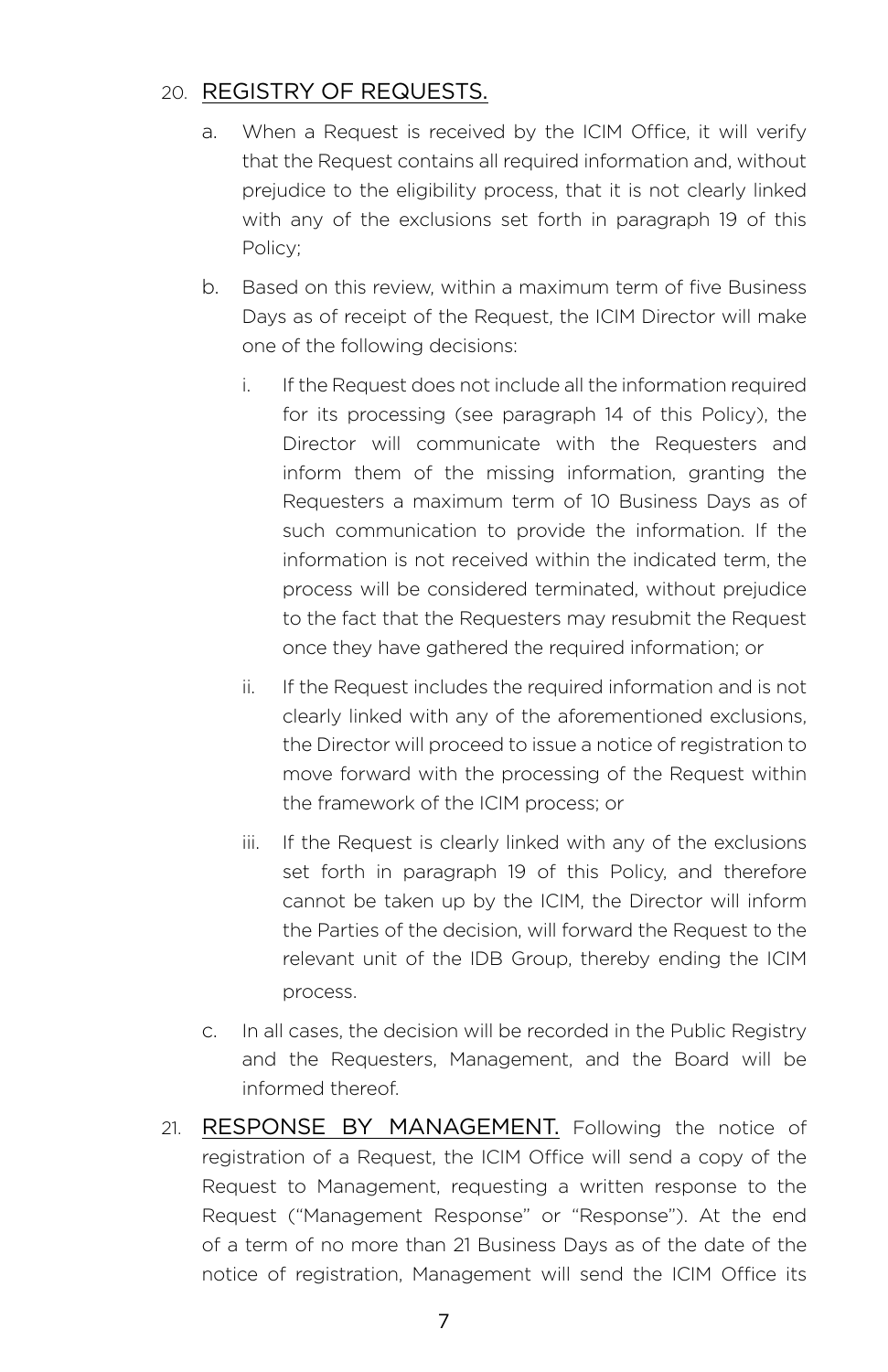<span id="page-17-0"></span>Response, which will contain Management's perspective with respect to the allegations submitted by the Requesters and may include the request to temporarily suspend the eligibility process as provided in paragraph 23 (c) of this Policy, if deemed appropriate by Management.

### **G. Determination of Eligibility**

- 22. ICIM ELIGIBILITY CRITERIA. A Request will be deemed eligible by the ICIM if it is determined that it meets all of the following criteria:
	- a. The Request is filed by two or more persons who believe that they have been or may be affected and who reside in the country where the IIC-Financed Operation is implemented. If the Request is filed by a representative, the identity of the Requesters on whose behalf the Request is filed will be indicated and written proof of representation will be attached.
	- b. The Request clearly identifies an IIC-Financed Operation that has been approved by the Board or the General Manager.
	- c. The Request describes the Harm that could result from potential noncompliance with one or more Relevant Operational Policies.
	- d. The Request describes the efforts that the Requesters have made to address the issues in the Request with Management and includes a description of the results of those efforts, or an explanation of why contacting Management was not possible.
	- e. None of the exclusions set forth in paragraph 19 of this Policy apply.

#### 23. ELIGIBILITY PROCESS.

- a. The eligibility process involves the analysis of the Request with respect to the eligibility criteria (see paragraph 22 of this Policy) to determine whether the Request is eligible or not.
- b. The ICIM Office will have up to 21 Business Days as of the date of receipt of the Response by Management to determine the Request's eligibility.
- c. Should Management request a temporary suspension of the eligibility determination process in order to make corrections to the IIC-Financed Operation, the ICIM Director may grant a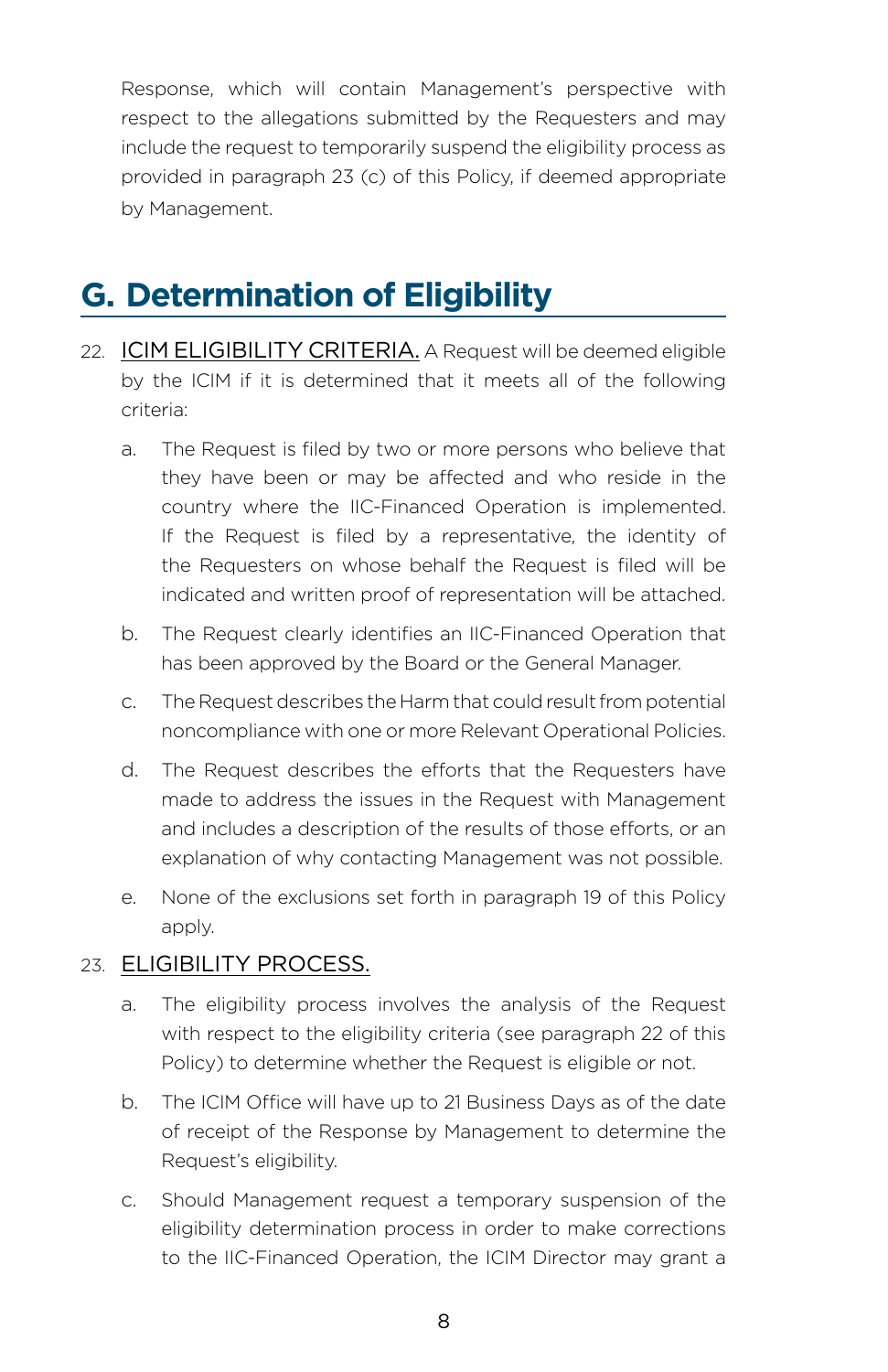term of suspension of up to 45 Business Days as of the date of receipt of the Response by Management if, and only if, there is a specific plan to make corrections and a proposed timeline for carrying out the activities. The ICIM Office will notify the Requesters as soon as it decides to grant the suspension.

- d. The ICIM Director, in consultation with the Consultation Phase Coordinator and the Compliance Review Phase Coordinator, will determine the eligibility of the Requests based on the eligibility criteria established in this Policy.
- e. In the eligibility determination process, the ICIM will consider all relevant information available at that time, including Management's Response, project documentation, and the information provided by the Requesters. It may also require an onsite visit to the country where the IIC-Financed Operation is being implemented. In such a case, the ICIM Director will consult with the Executive Director for said country. Site visits will comply with regular Bank and IIC procedures for official missions.
- f. When visits are made to project sites and meetings are held with the Requesters, the ICIM Office staff will inform them of procedural considerations, if necessary.
- g. At the end of the term referred to in paragraph 23 (b) of this Policy, the ICIM Office will issue an eligibility memorandum that will include a copy of the Request as well as the Response by Management. This memorandum will also include a description of the steps taken during the eligibility process, a summary of the facts and positions of the Parties, and a determination of whether the Request is eligible for the Consultation Phase, Compliance Review Phase, both, or neither. If eligible, the process will begin for the corresponding phase; otherwise, the process will be deemed concluded.
- h. Regardless of the result of the determination, the ICIM Director will promptly inform the Board, Management, and the Requesters thereof and will record the result in the Public Registry and publish relevant documents classified as public under the Disclosure of Information Policy.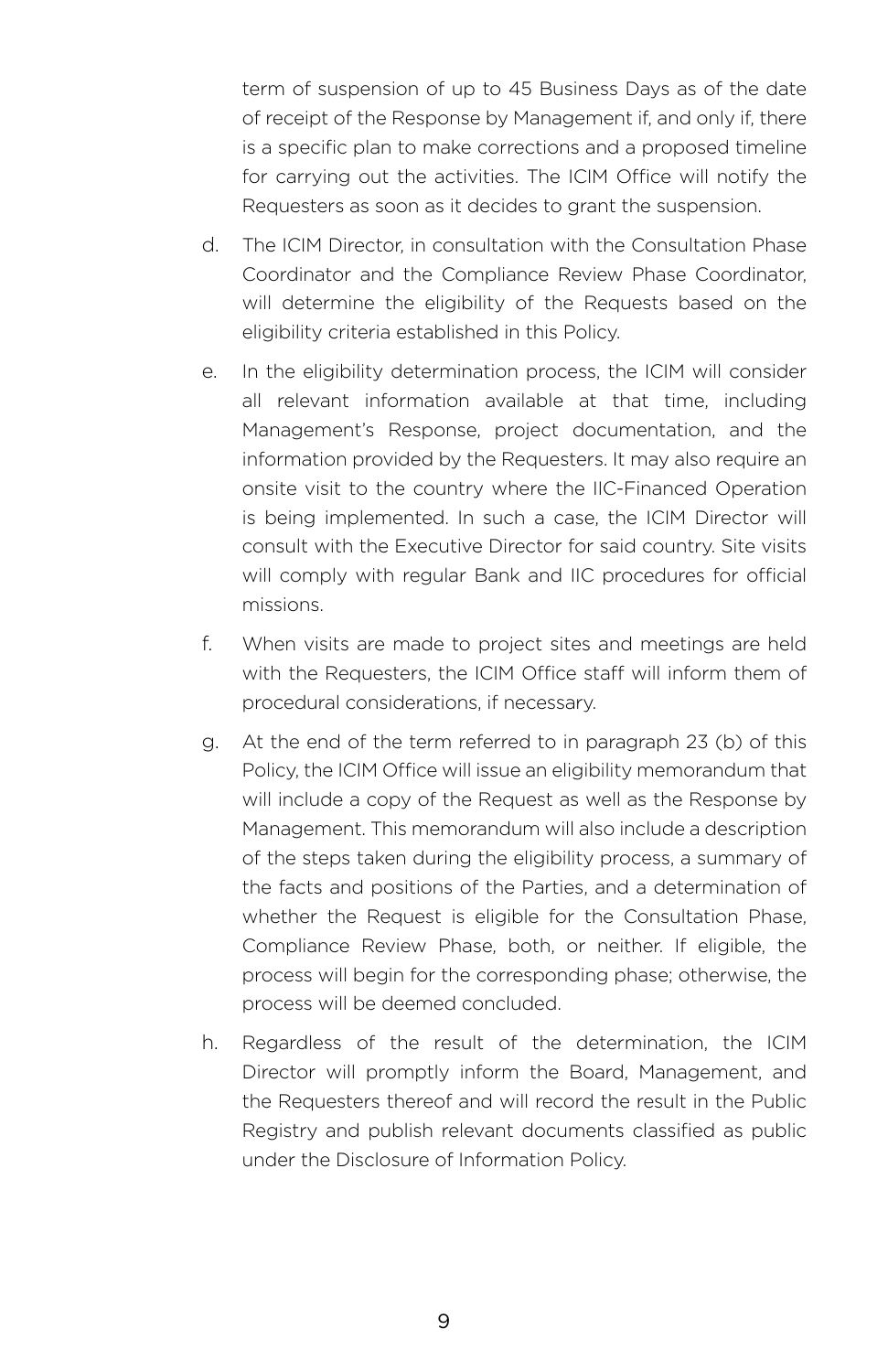# <span id="page-19-0"></span>**H. Consultation Phase**

- 24. OBJECTIVE OF THE CONSULTATION PHASE. The objective of the Consultation Phase is to provide an opportunity to the Parties to address the issues raised by the Requesters related to Harm caused by the failure of the IIC to comply with one or more of its Relevant Operational Policies in the context of an IIC-Financed Operation. The Consultation Phase provides an approach that ensures unbiased, equitable treatment for all the Parties. There is no guarantee that a Consultation Phase process will resolve all the concerns to the satisfaction of the Parties.
- 25. CONSULTATION MODALITIES. The Consultation Phase process is intended to be flexible, consensus-based, and tailored to the specific issues raised in the Request related to policy noncompliance. The methods to be used will depend on factors such as urgency, type of Harm involved, remedies sought, and the likelihood that the exercise will have a positive outcome. These methods include but are not limited to: information gathering, joint fact-finding, facilitation, consultation, negotiation, and mediation.
- 26. VOLUNTARY NATURE. Participation in the Consultation Phase is voluntary and requires the consent of all Parties. Any of the Parties, including the Requesters, who does not wish to move forward with the Consultation Phase, may unilaterally withdraw from the phase at any time. If the ICIM Director determines that this participant is essential for the process, the Consultation Phase process will be considered concluded.
- 27. ASSESSMENT. Immediately after the Request is declared eligible for the Consultation Phase, the ICIM will start the assessment stage, with the objective of understanding the Harm related to potential policy noncompliance raised by the Request, identifying and gathering information from the Requesters, Management, and other stakeholders, determining whether the Parties would agree to seek a resolution using consultation methods, and if so, the best process for addressing any policy noncompliance.
- 28. NATURE OF THE ASSESSMENT. While carrying out an assessment, the ICIM may utilize, but not be limited to, any of the following activities:
	- $\rightarrow$  Desk review, including reviewing any relevant files;
	- $\rightarrow$  Meetings with the Requesters, Management, Client, civil society organizations, and/or other stakeholders;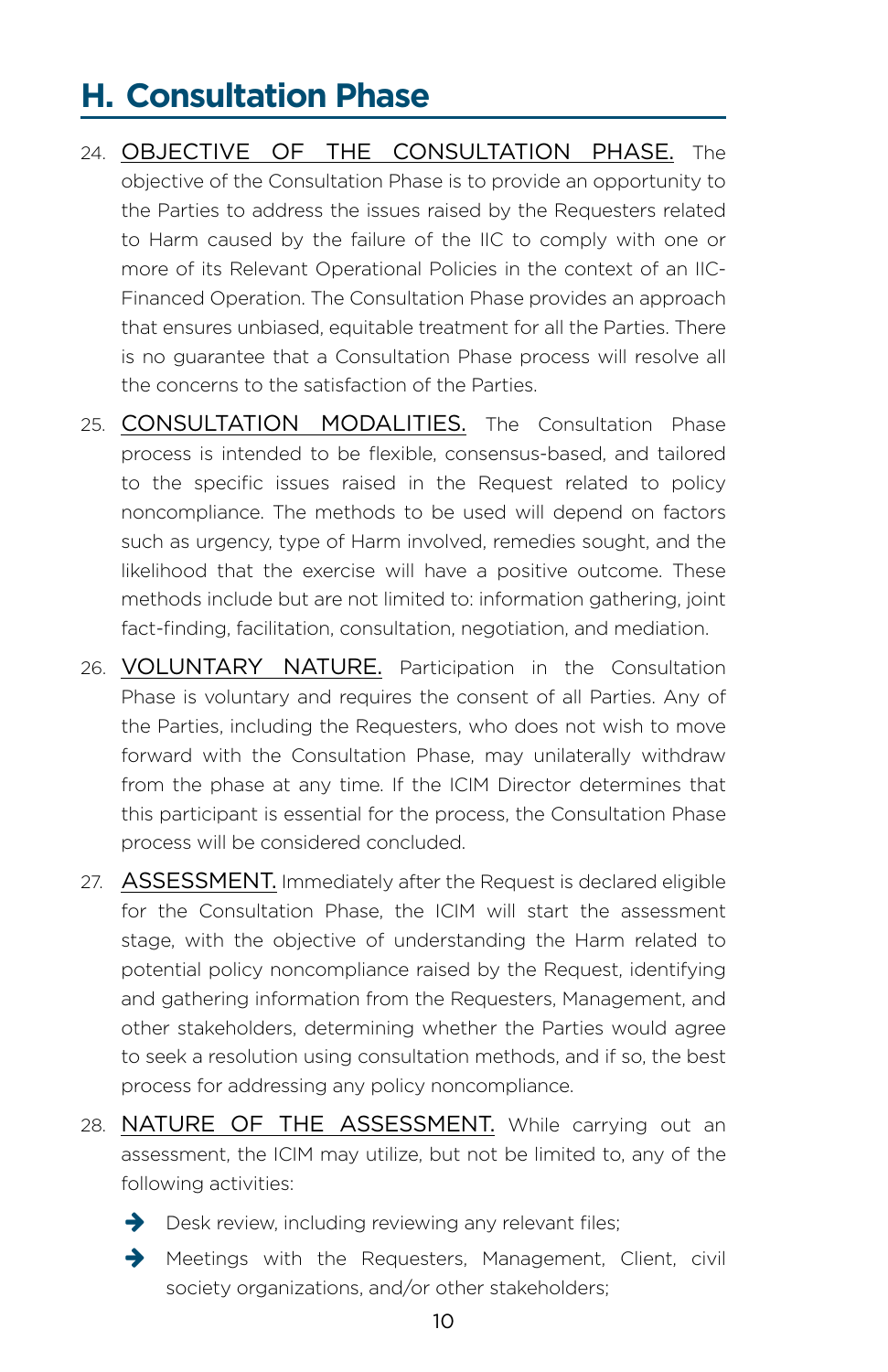- $\rightarrow$  Visits to the project site, in which case the ICIM Office will consult with the Executive Director for the country where the IIC-Financed Operation is implemented regarding said visit. Site visits will comply with regular Bank and IIC procedures for official missions.
- 29. RESULTS OF THE ASSESSMENT. Within a maximum term of 40 Business Days as of the date of determination of eligibility, the assessment will conclude with a decision on whether or not to conduct a Consultation Phase process. Based on the results of the assessment, the ICIM will:
	- a. Work with the Parties to reach an explicit agreement to move forward with the Consultation Phase process, establishing a method for addressing the issues raised; or
	- b. Determine that a collaborative resolution is not possible, in which case the Request will be forwarded to the Compliance Review Phase, if the Requesters have asked to pursue that phase. If they have not, the ICIM process will be declared concluded.
- 30. ASSESSMENT REPORT. The results of the assessment will be set forth in an assessment report, which the ICIM Office will deliver to the Board, Management, and the Requesters and publish it in the Public Registry. The report will include a general summary of the information gathered during the assessment and the reasons for the decision to proceed or not with the Consultation Phase process. In the event of proceeding with a Consultation Phase process, the assessment report will include the course of action, consultation method, and timeline agreed by the Parties for this process.
- 31. CONSULTATION PHASE TIME FRAME. The ICIM will complete the Consultation Phase process within a maximum period of 12 calendar months from the date of issue of the assessment report. This term may be extended if, at the end of it, the ICIM Director believes that an extension will help bring about a consensus-based resolution of the issues raised. Otherwise, the ICIM Director will consider the Consultation Phase process concluded.
- 32. LIMITATIONS ON AGREEMENTS. The Consultation Phase will not support agreements that are contrary to IIC policies or its code of ethics, or that would violate domestic laws of the Parties, or international law. The Consultation Phase itself does not result in award of compensation or similar benefits.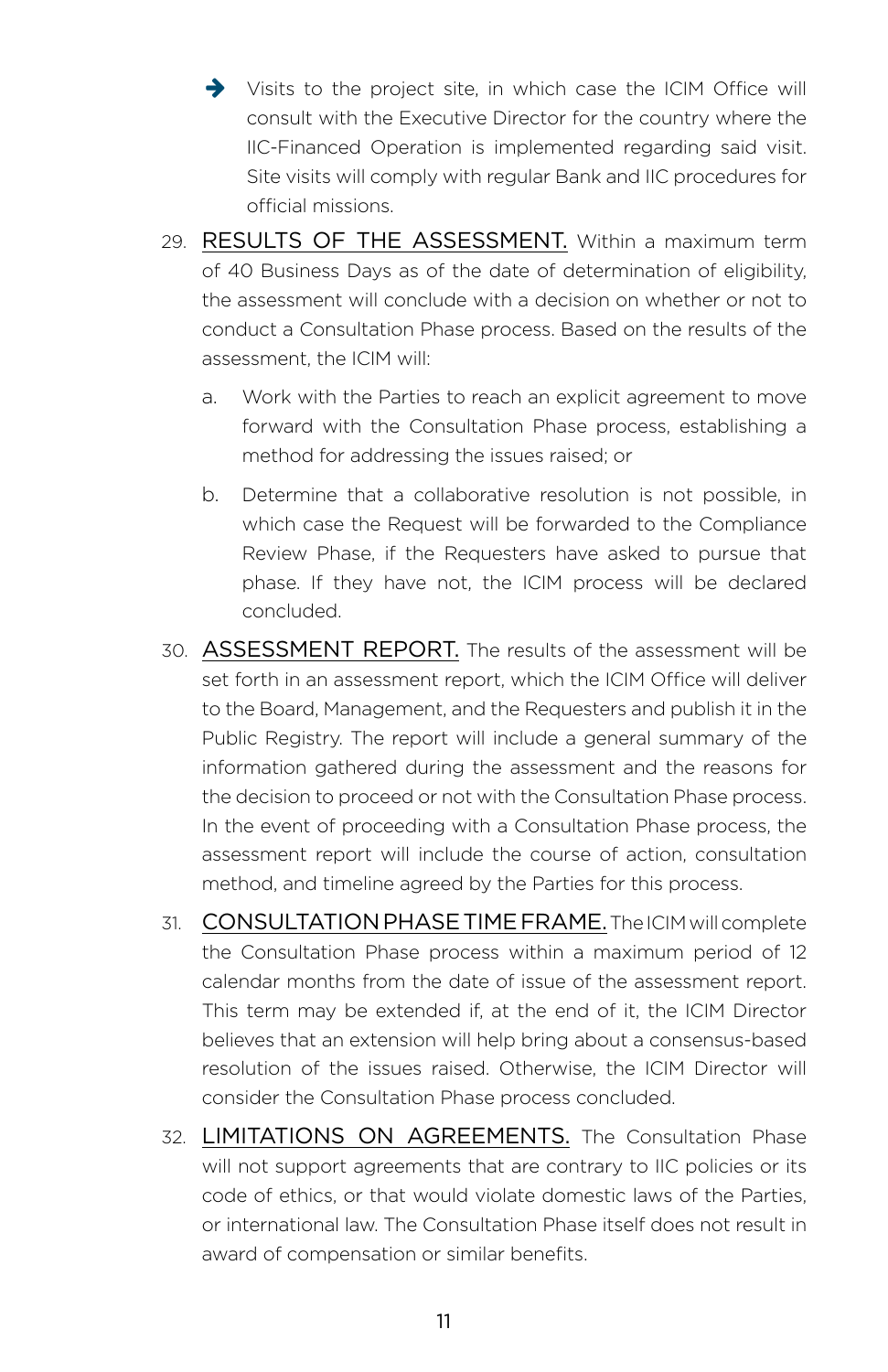- <span id="page-21-0"></span>33. CONSULTATION PHASE REPORT. Upon completion of the Consultation Phase process, the ICIM Office will prepare a report on the results of the process. The report will be distributed to the Board for consideration by Short Procedure and to Management for information. After consideration by the Board, the report will be made available to the Requesters and published on the Public Registry.
- 34. CONFIDENTIALITY. The terms of the agreement will be published in the Public Registry unless all of the signing Parties agree on confidentiality, in which case the ICIM Office will record the result and publish a summary.
- 35. MONITORING. When applicable the ICIM Office will develop, in consultation with the Parties, a monitoring plan and time frame for the agreement reached, which will be included in the Consultation Phase report. The monitoring plan will be considered by the Board under Short Procedure, and its duration, not to exceed five years from the date the agreement was signed, will be determined on a case-by-case basis consistent with the terms of the agreement. The ICIM Office will submit a monitoring report to the Board for information at least annually, which will be published in the Public Registry. The monitoring plan will include:
	- a. That there is direct or outside monitoring of any agreement reached by the Parties;
	- b. That there are adequate measures to determine whether such agreement is being implemented appropriately.

### **I. Compliance Review Phase**

- 36. OBJECTIVE OF THE COMPLIANCE REVIEW PHASE. The purpose of the Compliance Review Phase is to impartially and objectively investigate allegations by Requesters that the IIC has failed to comply with its Relevant Operational Policies and has caused Harm to the Requesters.
- 37. SCOPE OF THE COMPLIANCE REVIEW PHASE. The Compliance Review process is fact-finding in nature. It is not a judicial process and is not designed to establish guilt or innocence, or to adjudicate fault or apportion blame among the various Parties involved. The ICIM only has a mandate to investigate allegations of noncompliance with Relevant Operational Policies in IIC-Financed Operations. It does not have a mandate to investigate actions of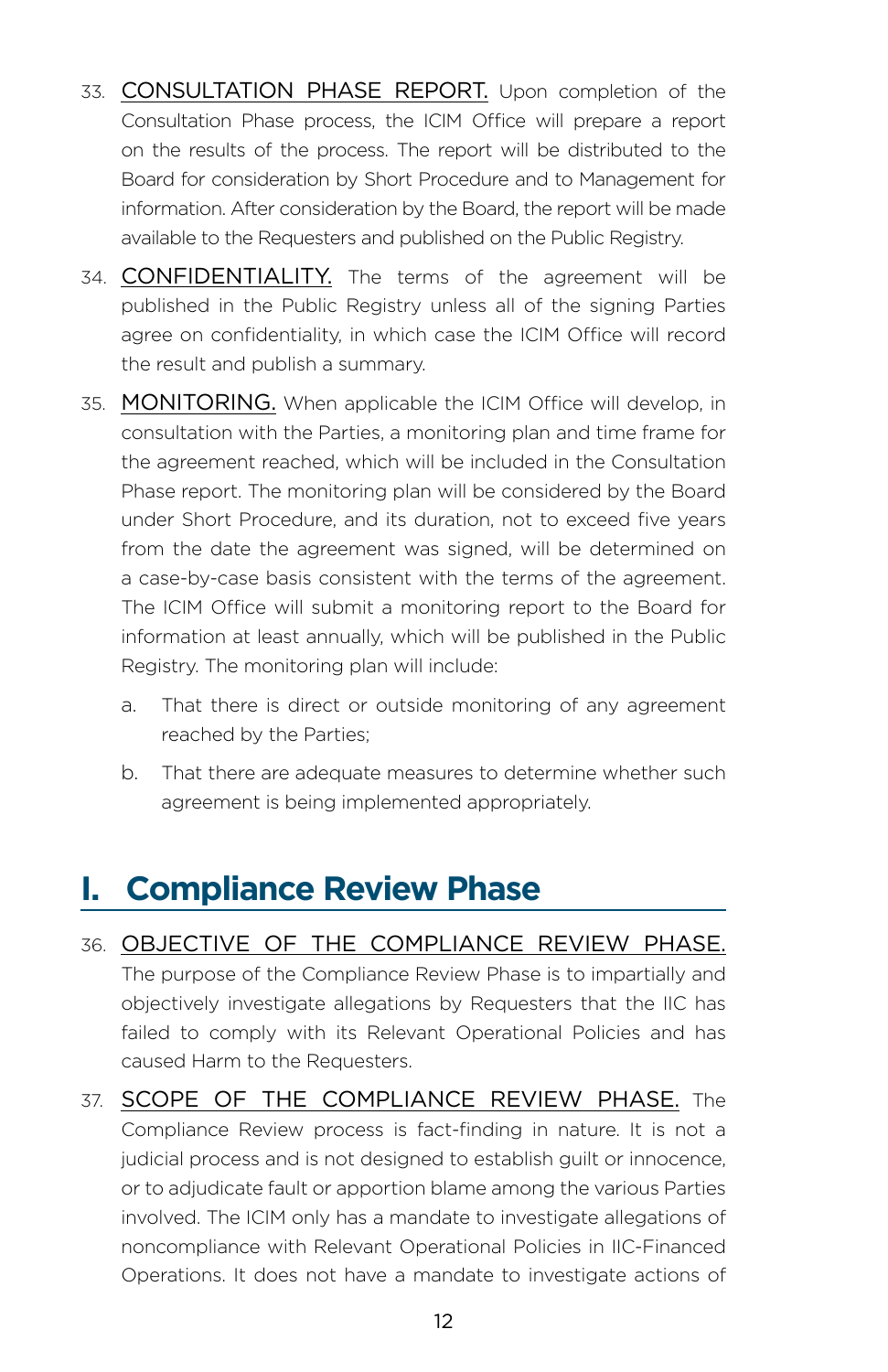governments, public entities, local authorities, Borrowers, other lenders, sponsors, or investors in connection with the IIC-Financed Operation.

- 38. CONDITIONS FOR A COMPLIANCE REVIEW PHASE. A Request will proceed to the Compliance Review Phase if:
	- a. the Requesters have opted for both ICIM phases and, after their Request was declared eligible, the Consultation Phase ended without a consensus-based solution; or
	- b. the Requesters have opted only for the Compliance Review Phase, and their Request was declared eligible.
- 39. RECOMMENDATION FOR COMPLIANCE REVIEW AND TERMS OF REFERENCE (TOR): When a Request is transferred to the Compliance Review Phase, the Compliance Review Phase Coordinator, under the supervision of the ICIM Director, will prepare, within a maximum term of 21 Business Days, the recommendation and the TOR for the investigation, in consultation with Management and the Requesters. The TOR will include, but not be limited to, the objectives of the investigation, the items to be investigated, a description of the IIC-Financed Operation, a proposed timeline and budget for the investigation, and anticipated use of consultants. The TOR are intended solely for the guidance of the Compliance Review Phase and to inform interested Parties of what to expect.
- 40. COMMENTS BY MANAGEMENT AND REQUESTERS. Upon completion of the TOR, the ICIM Office will send a copy to Management and the Requesters, which will each have a term of up to 15 Business Days to make comments.
- 41. CONSIDERATION OF THE RECOMMENDATION. Upon receipt of Management's and Requesters' comments, or upon expiration of the term (whichever occurs first), the ICIM Office will submit its recommendation on whether or not to conduct a Compliance Review investigation to the Board, jointly with Management's comments, if any. The recommendation will be considered by the Board by Short Procedure. The decision by the Board regarding the recommendation will be communicated to the Requesters and Management; recorded in the Public Registry and the recommendation and TOR published after consideration.
- 42. FORMATION OF THE COMPLIANCE REVIEW PANEL. Upon approval of the Compliance Review, the ICIM Director, in consultation with the Compliance Review Phase Coordinator, will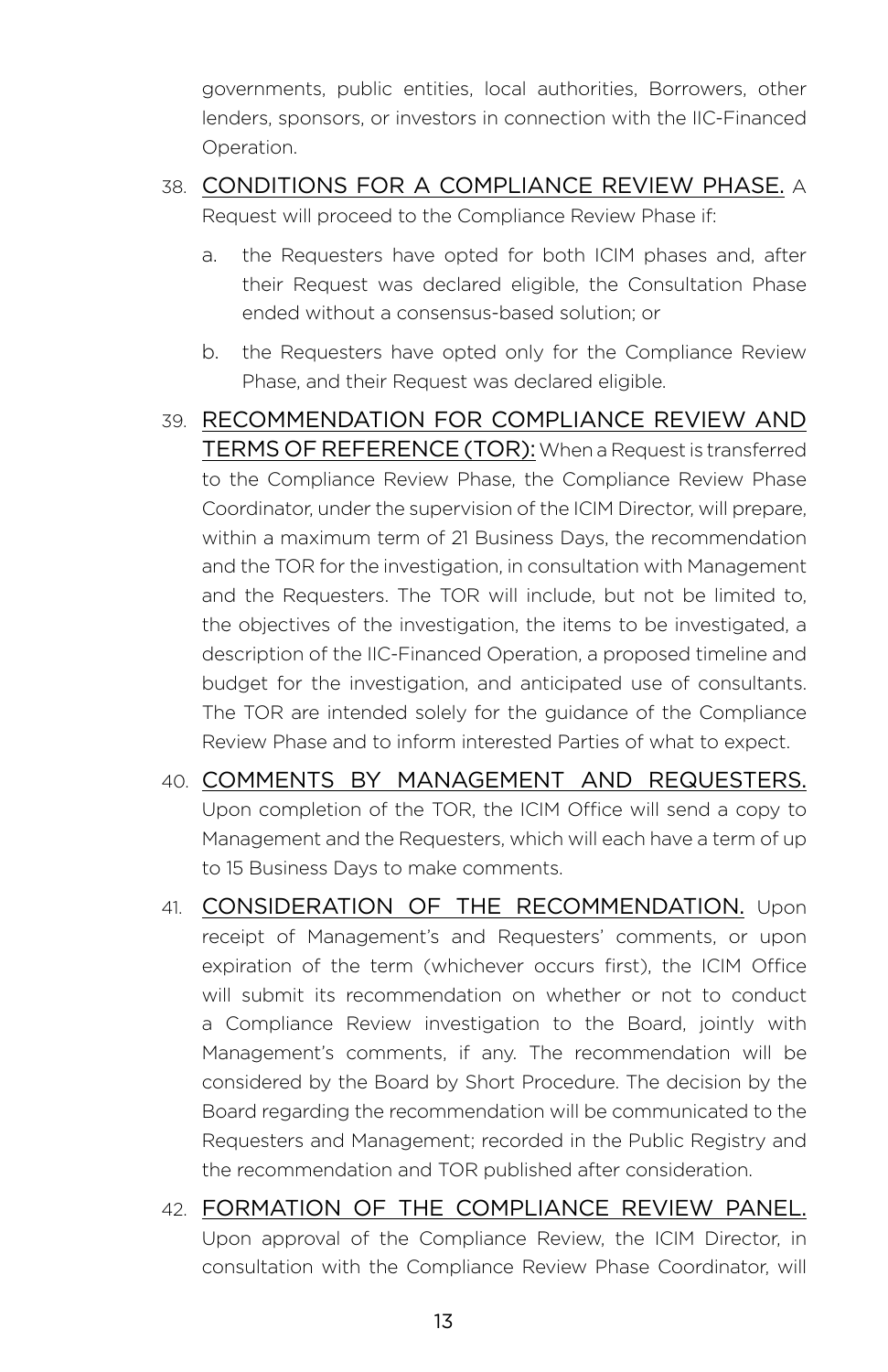identify and hire two independent experts to form the Panel that will conduct the Compliance Review. The Panel will be made up of the Compliance Review Phase Coordinator, who will act as Panel Chair, and two additional members who will be selected from the Roster based on the experience required in each case. Once formed, the Panel will be assisted by the ICIM's operating and administrative team, and by additional consultants, if necessary.

#### 43. CONDUCTING THE COMPLIANCE REVIEW.

- a. The ICIM Office will promptly begin the Compliance Review once the Board has approved the investigation and the investigation team is formed.
- b. The ICIM Office will consult with the Executive Director for the country where the IIC-Financed Operation is being implemented regarding the site visit. Site visits will comply with regular IIC and Bank procedures for official missions.
- c. The time required will vary with the complexity and scope of the IIC-Financed Operation and the number of Relevant Operational Policies involved. The maximum term will be defined in the timeline included in the TOR, as indicated in paragraph 39 of this Policy. However, the ICIM Office will attempt to complete the investigation, including issuing the draft report, within a maximum term of six calendar months as of formation of the Panel. If more time than is established in the TOR is needed to complete the investigation, the ICIM Director will extend the time frame on a case-by-case basis, subject to the Board's no objection under Short Procedure.
- d. During the Compliance Review Phase, the ICIM Office will consult regularly with the Requesters and Management, including updating the Requesters and Management periodically on progress. The ICIM Office will also consult as needed with the Board member representing the country where the IIC-Financed Operation is implemented. Management will cooperate fully and proactively with the ICIM Office during the Compliance Review Phase.

#### 44. COMMENTS BY MANAGEMENT AND REQUESTERS. Once the ICIM Office has completed its investigation, it will issue a draft report including a review of its main findings of fact and recommendations, and forward them to Management and the Requesters for their comments. Management and the Requesters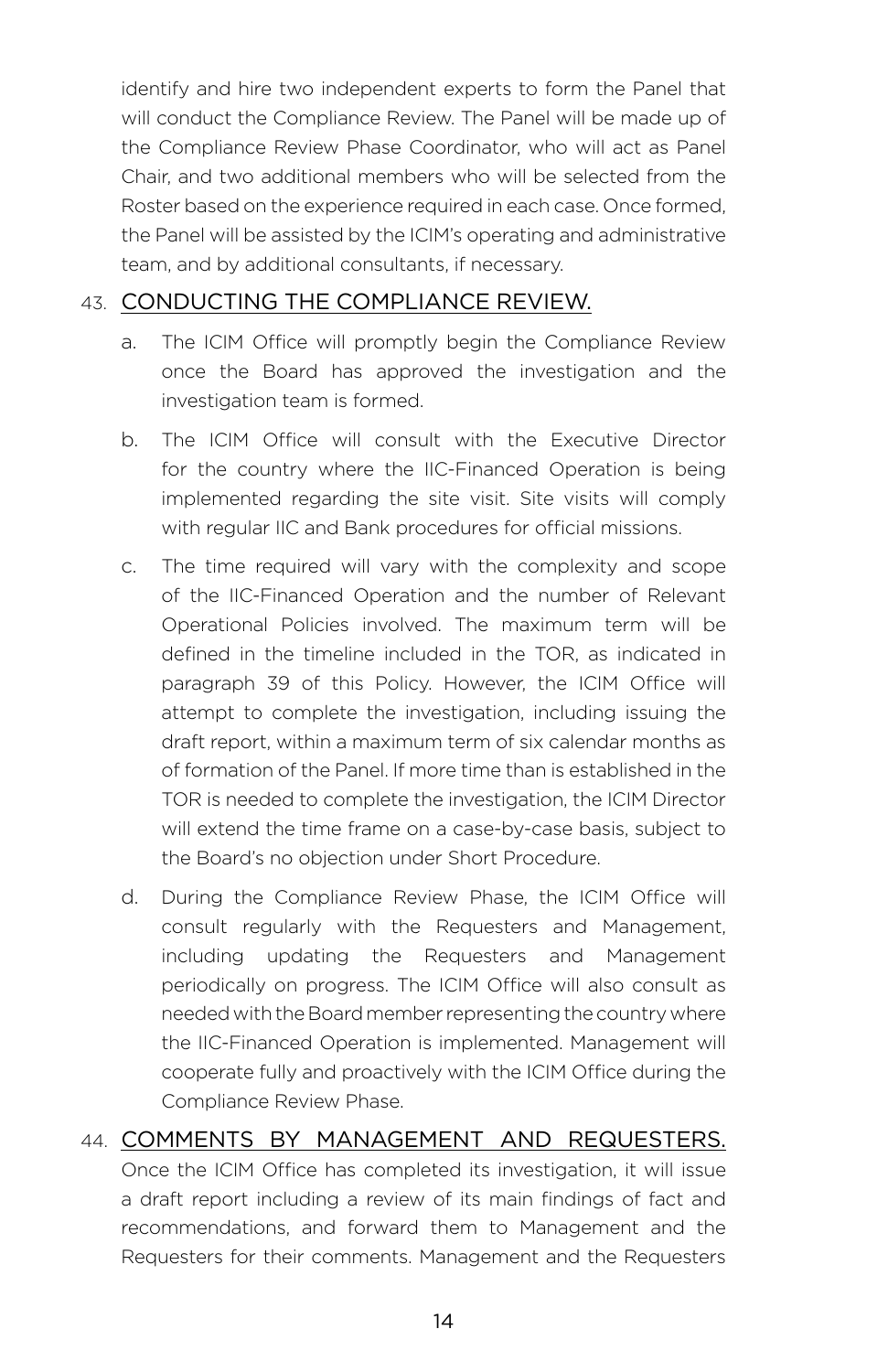will have a term of 21 Business Days to send comments on the draft report. The ICIM Office will consider the comments for its final report, but the contents of the final report are the exclusive decision of the ICIM Office, and the report should remain strictly impartial and objective.

- 45. COMPLIANCE REVIEW REPORT. In preparing its report, the ICIM Office will take into account all relevant facts that may have an impact on the case at hand. The ICIM Office report will include the Panel's findings as to whether (and if so, how and why) an action or omission by the IIC relating to an IIC-Financed Operation resulted in the failure to comply with one or more Relevant Operational Policies (indicating the Policy in question and a description of the noncompliance), and in Harm to the Requesters. The report should also include a description of the Compliance Review Phase methodology used for determining findings of Harm and how it is linked to the noncompliance of one or more Relevant Operational Policies. The ICIM Office may also provide its recommendations, views, or observations on findings or systemic issues relating to Relevant Operational Policy noncompliance. The Compliance Review report should be designed to provide the factual and technical basis for a decision by the Board on preventative or corrective action in connection with the IIC-Financed Operation under investigation.
- 46. CONSIDERATION OF THE COMPLIANCE REVIEW REPORT. Within a maximum term of 21 Business Days following receipt of the comments by Management and the Requesters, the ICIM Office will submit its final report for consideration under Standard Procedure by the Board, attaching as annexes the comments by the Requesters and Management. The Board will consider the report in an expedited manner.
- 47. FINAL DECISION. The Board will make the final decision regarding any actions that may be deemed appropriate or necessary, in light of the Compliance Review findings and recommendations. If deemed appropriate, the Board will instruct Management to develop, in consultation with the ICIM Office, an action plan and present it for consideration. Once approved by the Board, the ICIM Office will inform the Requesters of the Board's decision and any action plan prepared as well as progress in its implementation.
- 48. REPORT RELEASE TO PUBLIC. After Board consideration of the Compliance Review report, the report, and Management's and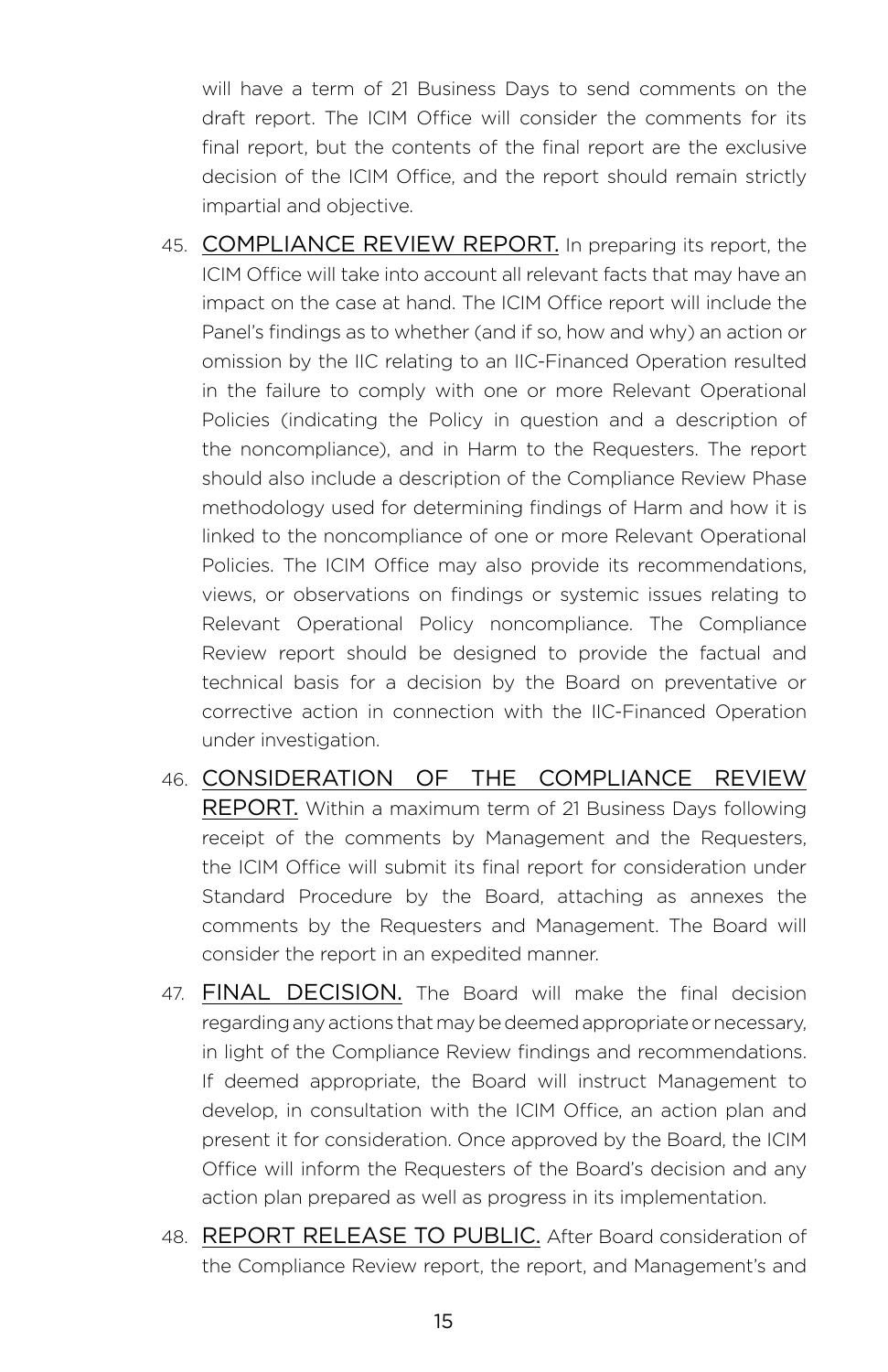<span id="page-25-0"></span>the Requesters' responses will be published on the Public Registry and the final decision by the Board recorded.

49. MONITORING. When applicable, the ICIM Office will monitor implementation of any action plans or remedial or corrective actions agreed upon as a result of a Compliance Review. To do so, it will prepare a monitoring plan and timeline in accordance with the needs of the case and in consultation with the Requesters, Management, and other interested Parties, as applicable. Management will collaborate with the ICIM Office throughout the duration of the monitoring, which will be determined by the Board, on a case-by-case basis, not to exceed five years as of the date on which the Board approves Management's action plan. The ICIM Office will issue a monitoring report for distribution to the Board for information at least annually. This report will be published on the Public Registry.

# **J. Institutional and Administrative Considerations**

- 50. THE ICIM OFFICE. In providing services to the IIC, the ICIM Office will report to the Board, not to Management, and will be run by the ICIM Director who will report directly to the Board with respect to matters in the purview of this Policy.
- 51. COMPLIANCE WITH POLICIES OF THE IDB GROUP. All ICIM Office staff is subject to the Bank's policies and code of ethics, and will act in a manner that does not give rise to any conflict of interest in relation to the provision of services to the IIC or jeopardize the objectivity or integrity of the ICIM.

#### 52. ELIGIBILITY TO WORK AT THE ICIM OFFICE.

- a. The ICIM Director, the Consultation Phase Coordinator, and the Compliance Review Phase Coordinator will be independent from Management and in general will be chosen from outside the IIC and the Bank.
- b. Executive Directors, Alternate Executive Directors, Temporary Alternate Executive Directors, Counselors, and IIC or IDB staff wishing to serve in these positions may not serve in the ICIM until three years have lapsed since the end of their employment or relevant appointment with the IIC or the IDB. This requirement does not limit the staff working in the ICIM to apply for the positions listed in paragraph 52 (a) above.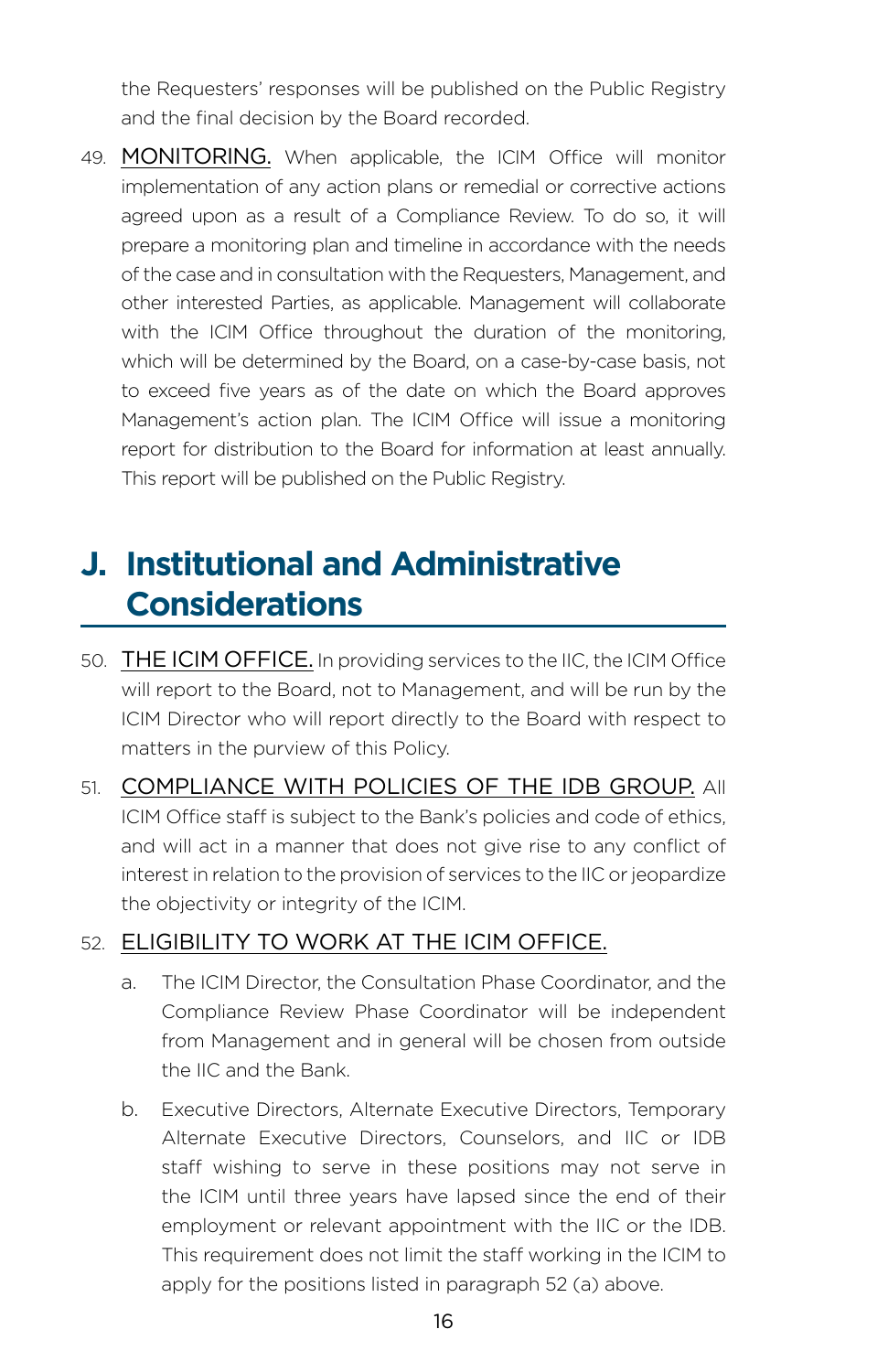- <span id="page-26-0"></span>c. Upon completion of his or her service, the ICIM Director, the Compliance Review Phase Coordinator, and the Consultation Phase Coordinator may not work at the IIC in any capacity. This restriction does not apply to junior administrative and operational staff.
- 53. ICIM DIRECTOR APPOINTMENT. The ICIM Director of the IDB will be ex officio ICIM Director of the IIC and will be appointed and removed under the terms set forth in the IDB-ICIM Policy.
- 54. [This paragraph intentionally left blank.]
- 55. [This paragraph intentionally left blank.]
- 56. AUTHORITY TO CONTRACT. The ICIM Director is authorized to contract any external expert necessary under the terms set forth in the IDB-ICIM. These experts will not come from Management.
- 57. AUTHORITY TO ADOPT ADMINISTRATIVE PROCEDURES. The ICIM Director is authorized to establish guidelines and adopt internal administrative procedures that are consistent with this Policy and the IDB Group's other policies and procedures.
- 58. ACCESS TO INFORMATION AND CONFIDENTIALITY. The disclosure of all information produced and received by the ICIM Office will be subject to the Disclosure of Information Policy. In addressing a Request (or a request under the IDB-ICIM Policy), the ICIM Office will have access to all relevant information for the due discharge of its work, and IIC staff will cooperate fully with the ICIM Office to ensure such access. All information provided by any of the Parties to the ICIM Office as confidential will be maintained confidential at all times and may not be disclosed without the written authorization of the Party who provided the information, in accordance with the Disclosure of Information Policy.

# **K. General Provisions**

59. TIME PERIODS. The time periods referred to may be exceptionally extended by the ICIM Director for as long as is strictly necessary to ensure the full and proper processing of Requests. To do so, the ICIM Director will submit the rationale for such an extension and the proposed new deadline for completion for consideration by the Board by Short Procedure. Management and the Requesters will be promptly notified of any extension, and the extension will be recorded in the Public Registry.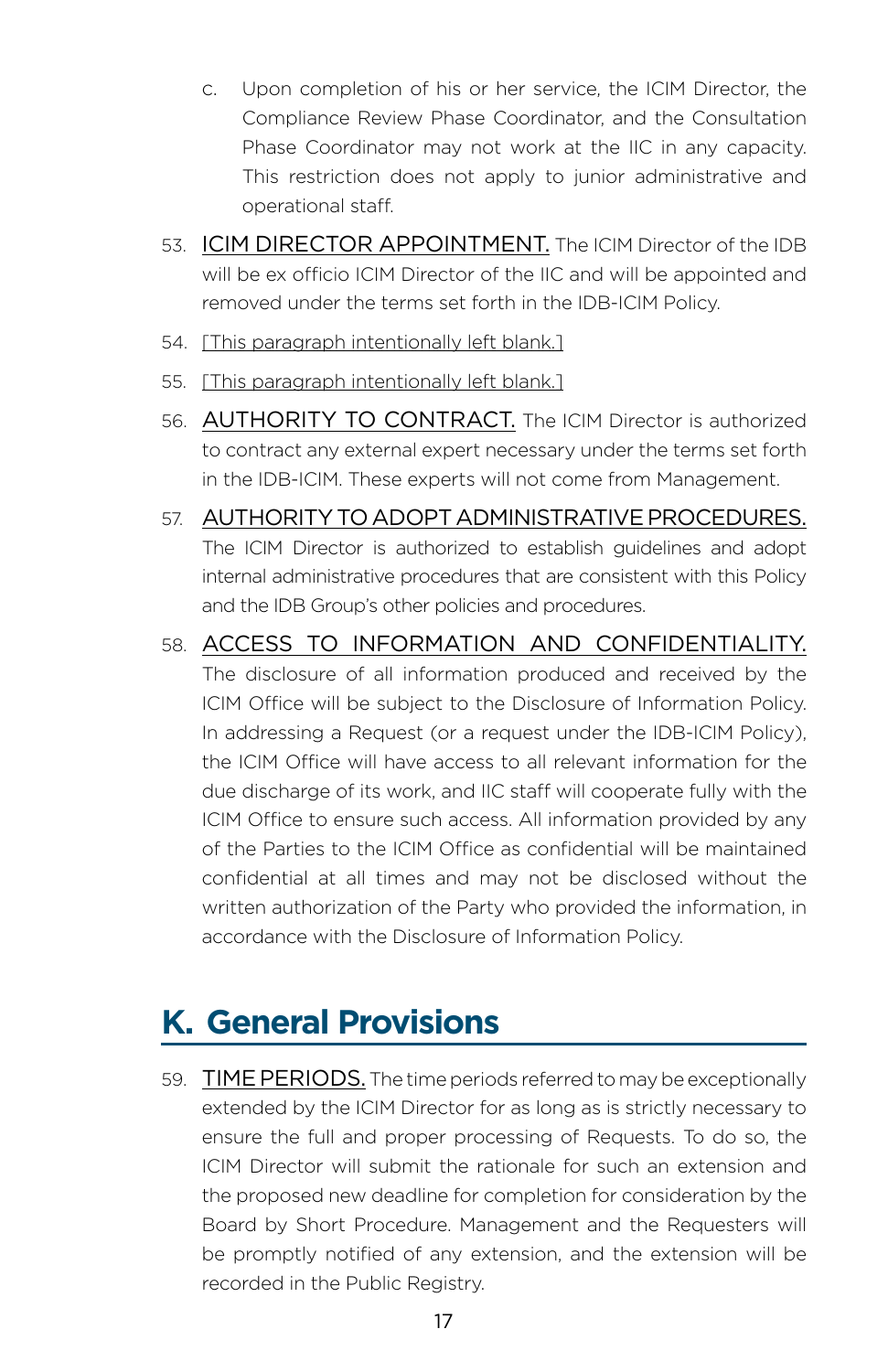- 60. OUTREACH ACTIVITIES. The ICIM Office has a mandate to conduct public outreach throughout Latin America and the Caribbean. The ICIM Director will develop and implement an outreach strategy to inform civil society. The ICIM Director will coordinate with other IIC offices and units to ensure that information about the Mechanism is integrated into IIC activities and publications designed to promote information about the institution. Management will support the ICIM's efforts to publicize the Mechanism.
- 61. PUBLICATIONS. The ICIM Director will prepare an IDB Group annual report describing the Mechanism's activities during the previous year, including a description of Requests received and the outcome of the Requests, and follow-up of the ICIM process. The annual report may also discuss lessons learned, trends, and systemic issues, and provide recommendations on preventing noncompliance and other advice that stems directly from ICIM cases. The annual report will be sent to the IIC Board for information. The ICIM Office will also maintain an interactive website on which it will disseminate the annual report and other publications relevant to its work with the IDB Group, such as brochures, case studies, and best practices.
- 62. PUBLIC REGISTRY. The Mechanism will maintain a virtual Public Registry that will provide up-to-date information on Requests submitted to the Mechanism and their processing, and will include the publication of the public documents provided for under this Policy.
- 63. LANGUAGES. All ICIM reports will be published in Spanish and English. When a Request is from a Portuguese- or French-speaking country, the reports will also be issued in the relevant language. In the case of outreach materials, the ICIM Office will produce versions in the IIC's four official languages.
- 64. LEGAL MATTERS. If requested by the ICIM Director, the IIC Legal Department will provide legal information and advice regarding the IIC's rights and obligations in relation to a specific IIC-Financed Operation at issue in a Request, or regarding the interpretation of Relevant Operational Policies. Except with regard to the IIC's rights and obligations, the ICIM Director may also, at any time, seek external legal advice on Request-related issues as they arise.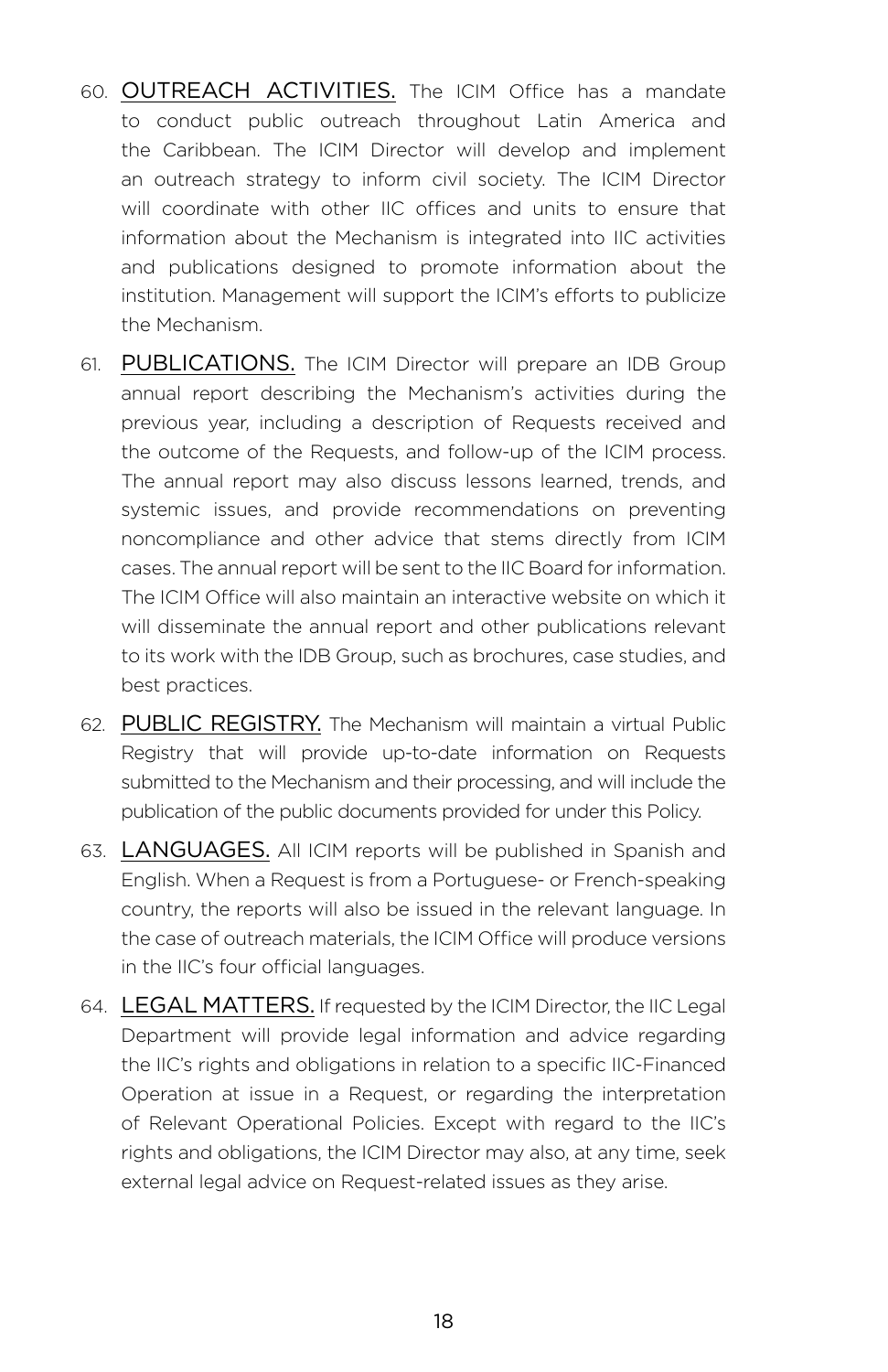- 65. CONFLICTS OF INTEREST. When any official of the ICIM has been previously involved in the planning, appraisal, implementation, or evaluation of a project that comes before the ICIM, said official will recuse him or herself from working on that Request and will notify the ICIM Director immediately of any conflict. If the ICIM Director is potentially in conflict of interest, he or she will immediately inform the Board, recuse him or herself, and assign a team member to work on the Request.
- 66. BUDGET. The IIC will compensate the IDB for the ICIM Office's services under the terms of a service agreement. The ICIM Director will submit an annual request for resources to the Board, including any request for contingency funds, pursuant to the projected work plan. The Board will incorporate in IIC's budget the approved resources for the ICIM Office to provide its services to the IIC. The ICIM Director will report to the Board quarterly on the ICIM Office's budget status.
- 67. IDB GROUP ENTITIES. The ICIM Office will provide services related to projects financed by other members of the IDB Group in accordance with IDB-ICIM Policy.
- 68. COOPERATION WITH OTHER INDEPENDENT ACCOUNTABILITY MECHANISMS. When a Request involves another independent accountability mechanism, the ICIM Office will collaborate with the mechanism involved to share information, technical experts, and where possible, plan joint site visits. The objective of such collaboration is to improve the Mechanism's cost-effectiveness and avoid duplication of efforts for the Parties involved.
- 69. COMMUNICATION WITH THE MEDIA. The ICIM Office will issue its own press releases and public communications. Prior to any such release, the ICIM Director will inform the IIC's External Relations area. No ICIM Office official may speak to the media about any Request that is being processed by the ICIM Office or give press interviews during site visits.
- 70. REVIEW OF THE ICIM POLICY. This Policy will be independently reviewed in the time and form determined by the Board, within three years following this Policy's entry into effect.
- 71. **EFFECTIVENESS.** This Policy will become effective upon its approval by the Board of Executive Directors.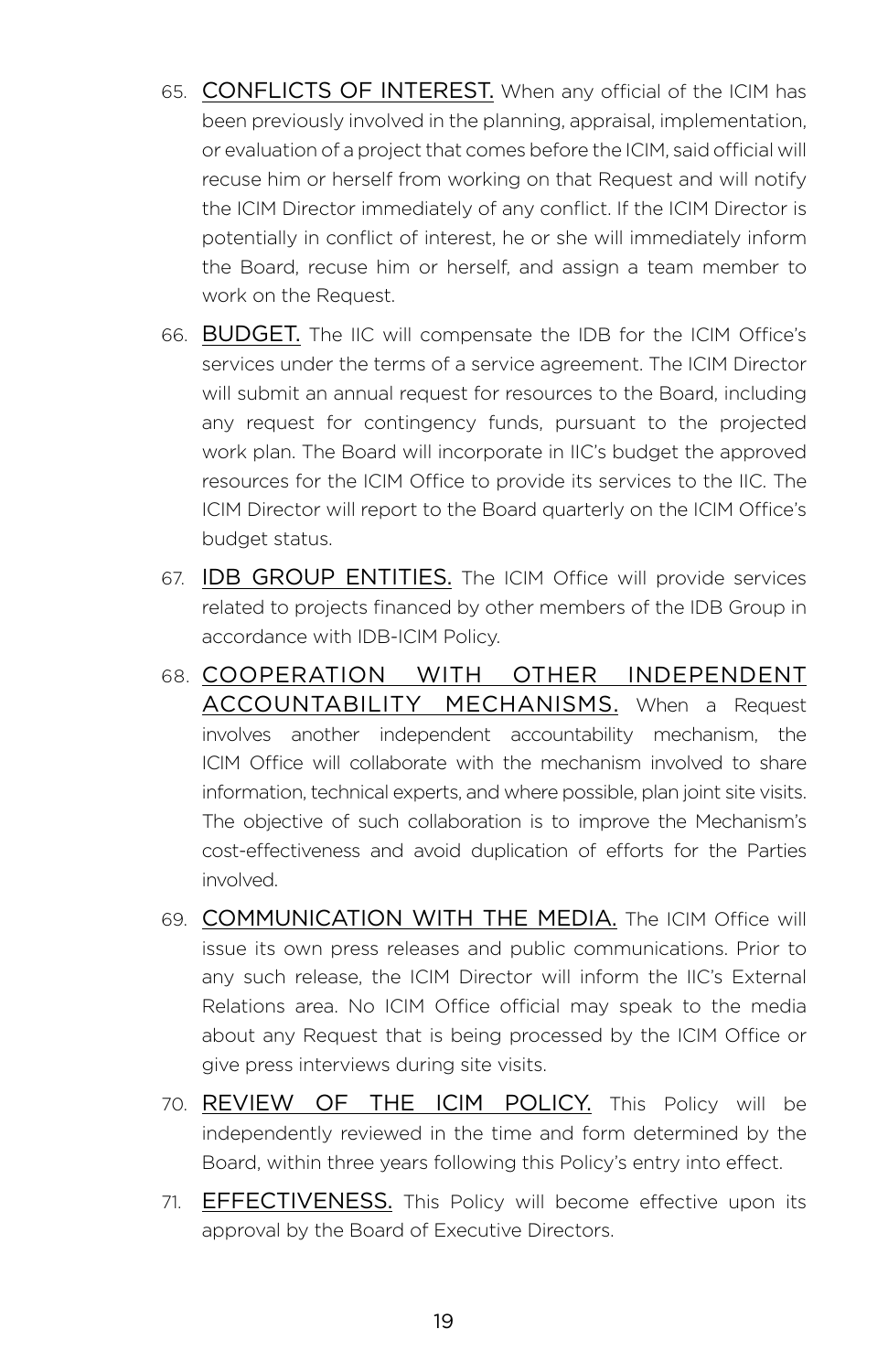**ANNES** 

**EXES**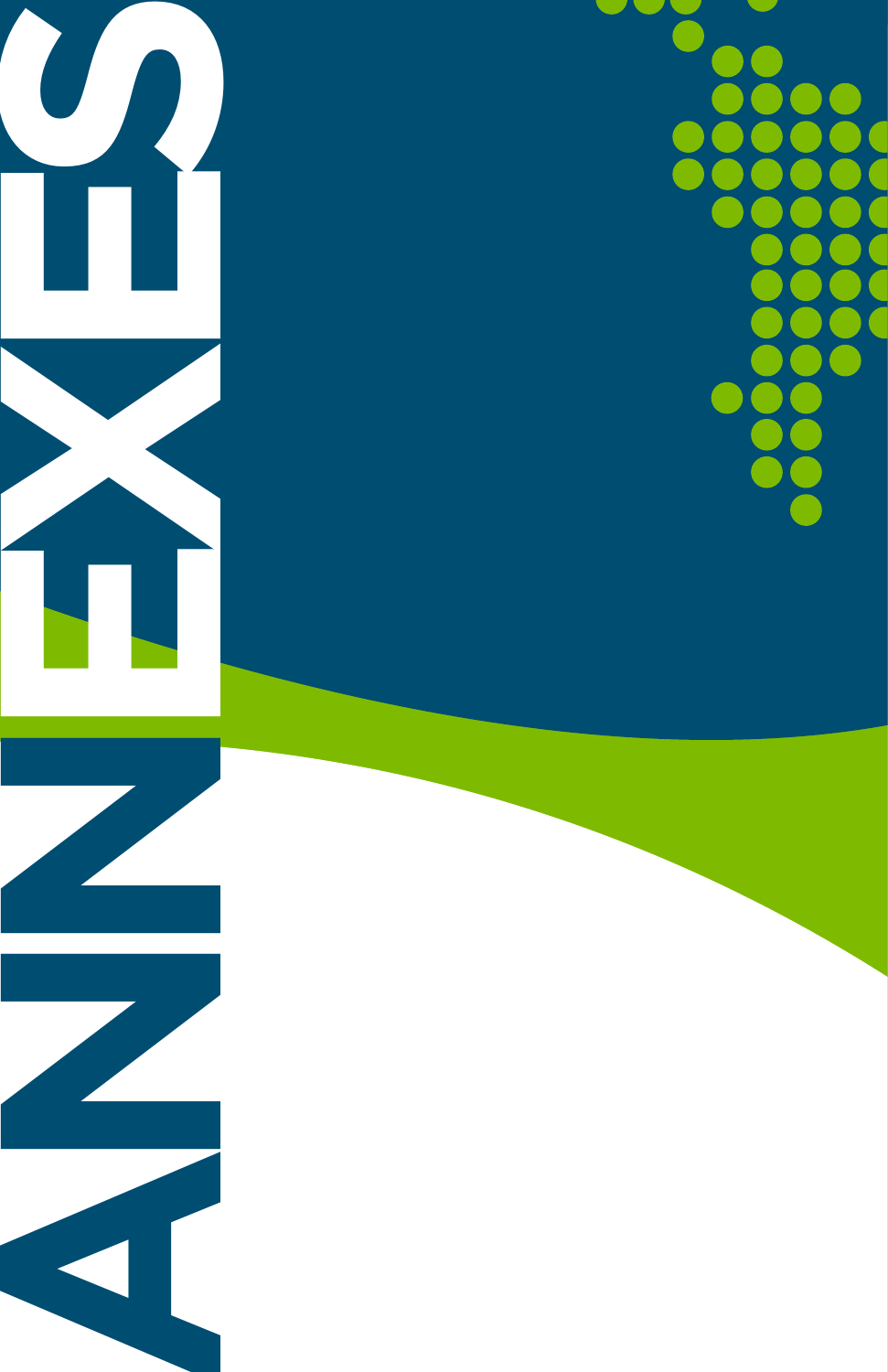# <span id="page-30-0"></span>**ANNEX I. MODEL FORM LETTER FOR REQUESTERS**

To:

Director

Independent Consultation and Investigation Mechanism Inter-American Development Bank Group 1300 New York Avenue, N.W. Washington, D.C. 20577 E-mail: [mecanismo@iadb.org](mailto:mecanismo@iadb.org) Phone: 202-623-3952; Fax: 202-312-4057

- 1. We (**insert names**) (or represent the following individuals), who reside in the area known as extending the project is being carried out (name and/or a brief description of the IIC-Financed Operation and the name of the country where the Project is taking place Our names and contact information are attached and (if relevant) proof of authority to represent the Requesters.
- 2. We have suffered or are likely to suffer Harm as a result of the IIC's failure to comply with one or more of its Relevant Operational Policies (cite the Operational Policy or Policies deemed not to have been complied with by the IIC, if known).
- 3. (Describe the direct, material Harm that is occurring or is likely to occur and why you think it is related to relevant operational policy noncompliance).
- 4. We have complained to IIC Management on the following dates (list dates and names of IIC officials who were contacted)  $by$ (explain how the complaint was delivered, e.g., meeting, letter, **phone call).** Management's response was (explain whether there was a response from Management, and so, what the result was. Enter any other information about prior contact with the IIC).
- 5. We choose (enter Consultation or Compliance Review Phase, or both or, if not known, enter: We would like an explanation of the options in order to make a decision).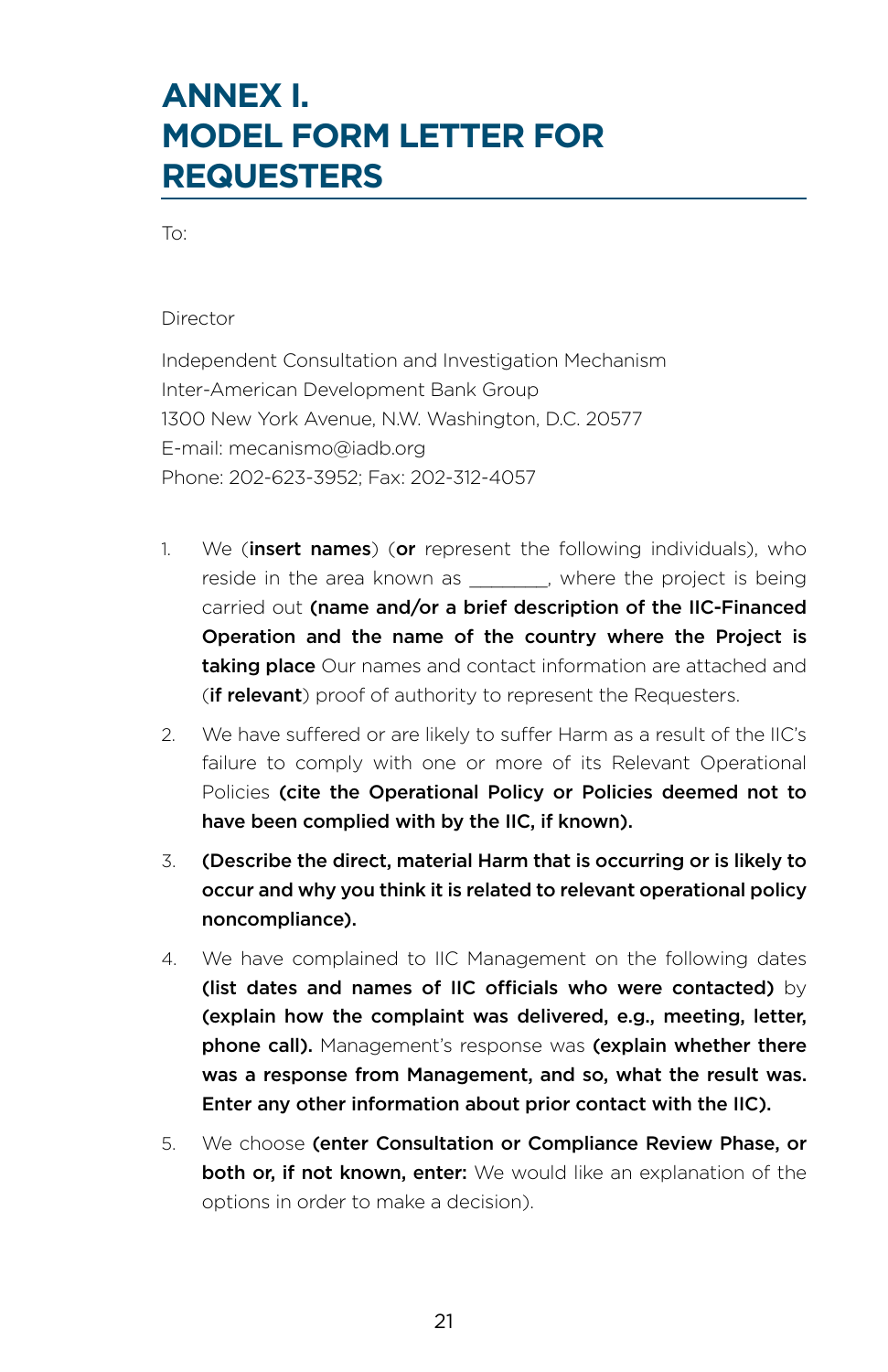- 6. If you believe it is necessary for the ICIM Office to treat your identity as confidential, please so indicate, including the rationale.
- 7. We request that the ICIM Office respond to our Request.

Signatures:

Date:

Contact addresses, phone number, fax number, email address.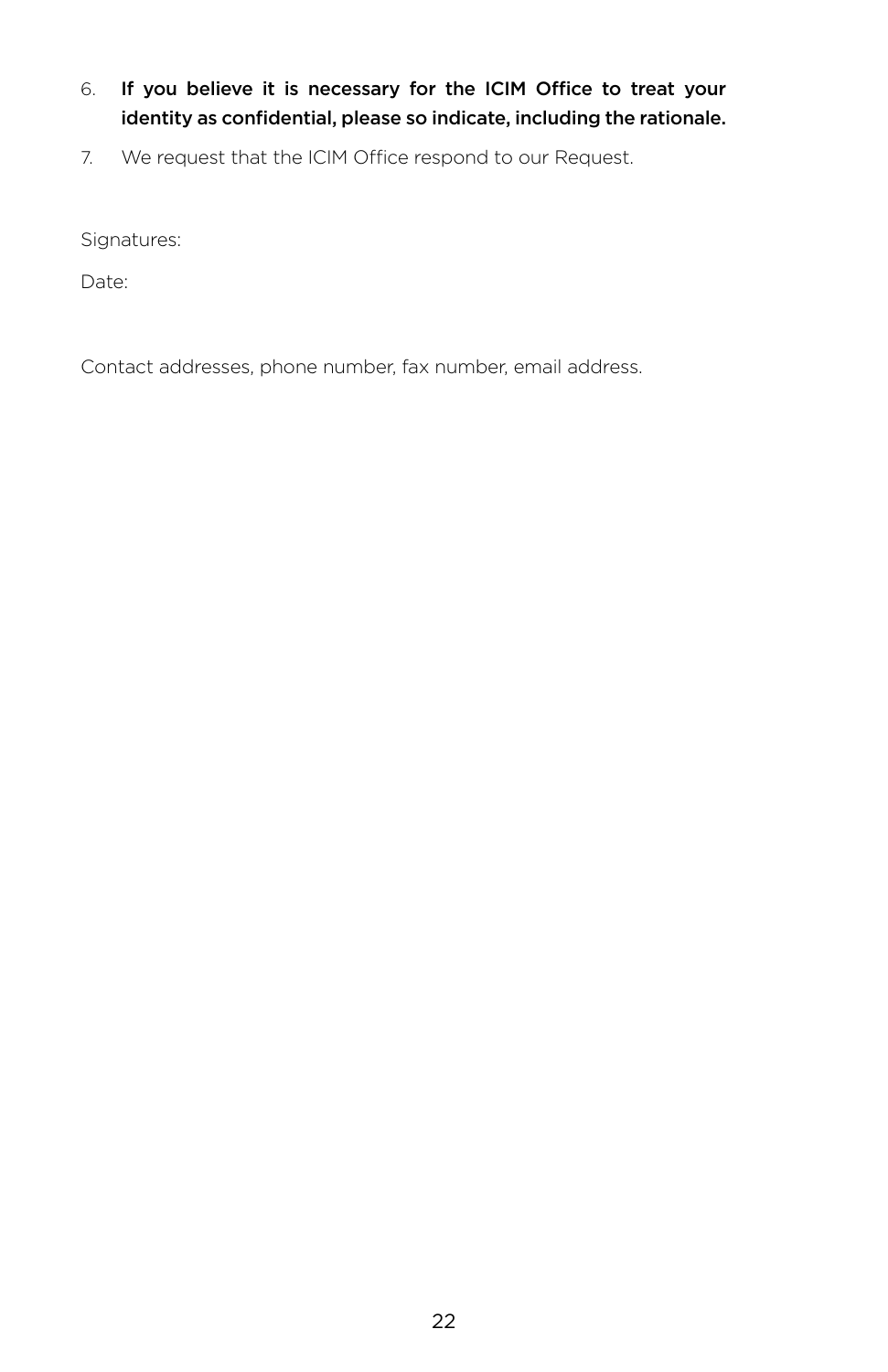# <span id="page-32-0"></span>**ANEX II. PROCESSING WORK FLOW**